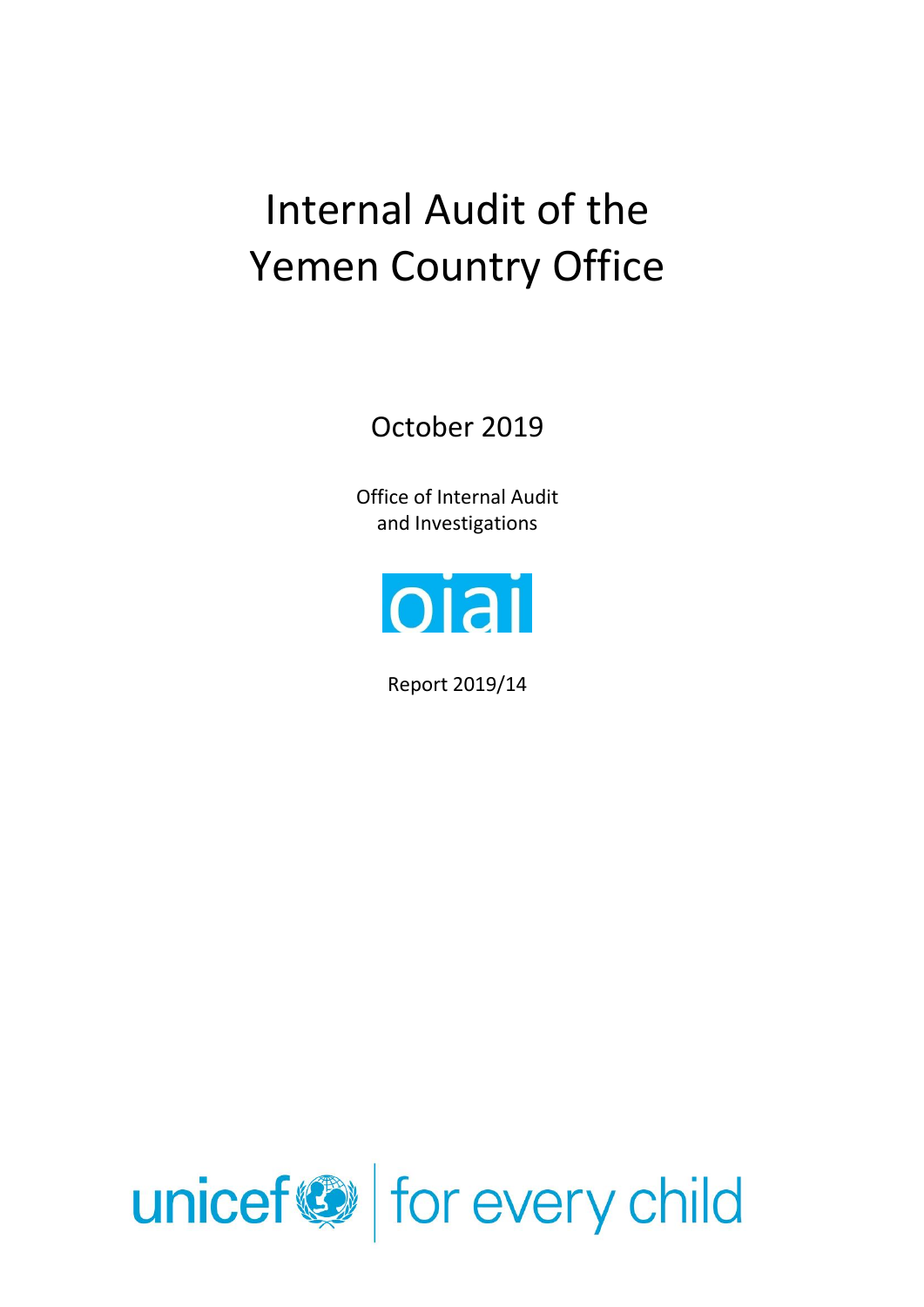# **Summary**

The Office of Internal Audit and Investigations (OIAI) has conducted an audit of the Yemen Country Office. The audit sought to provide assurance as to whether there were adequate and effective governance, risk management and internal controls processes over a number of key areas in the office. The audit team visited the office from 23 March to 15 April 2019, and covered the period from January 2017 to March 2019.

The humanitarian operation in Yemen is the largest in the world, with 24.1 million people (approximately 80 percent of the population) in need of some kind of assistance or protection. Of these, 14.3 million (47 percent) are in acute need.<sup>1</sup> Approximately 46.4 percent of the population is aged 18 and under.<sup>2</sup> According to UNICEF's HAC<sup>3</sup> appeal for Yemen, the economy continues to deteriorate, with the local currency losing nearly 50 percent of its value; over a million public-sector workers have been without pay for two years and affected families are struggling to purchase food as a result.

The original 2012-2015 UNICEF country programme for Yemen, a relatively small development programme, has been extended three times, most recently to 2019 due to the humanitarian crisis caused by the civil war that began in 2015. Meanwhile, the office's annual budget has increased from approximately US\$ 18 million for the country programme and US\$ 20 million in emergency funding per year for the 2012-2015 cycle, to approximately US\$ 775 million per year for the 2017-2018 cycle. The office also had received US\$ 586.8 million as a result of UNICEF emergency appeals.

The country office is in Sana'a. There are five zone offices within Yemen and two hubs in Jordan and Djibouti. The office also has a Project Management Unit (PMU) in Amman, Jordan; this manages the humanitarian cash transfers programme. As of 31 March 2019, the country office had 284 established posts and 76 temporary posts, for a total of 360 posts. Of the total, 92 were international professionals, 174 national officers and 94 general service.

# **Results of the audit and action agreed**

**.** 

The audit identified many areas which were functioning well, and the office was acknowledged by the UN Resident Coordinator as an outstanding member of the United Nations Country Team. However, there were also areas where there are opportunities to better manage risks to UNICEF's activities in Yemen.

While the audit includes a range of recommendations, the summary of the seven high-priority recommendations is as follows.

The first significant area warranting improvement is the scope and implementation of the office's risk management strategy. The audit found no cohesive risk management strategy; moreover, the office had not comprehensively assessed the risk of fraud and aid diversion, although these risks are high in

<sup>1</sup> 2019 Humanitarian Needs Overview Published by the UN's Office for the Coordination of Humanitarian Affairs (OCHA). See [https://reliefweb.int/report/yemen/yemen-2019-humanitarian-needs-overview-enar.](https://reliefweb.int/report/yemen/yemen-2019-humanitarian-needs-overview-enar)

<sup>2</sup> *2017 Revision of World Population Prospects*, UN Population Division. See https://population.un.org/wpp/. <sup>3</sup> HAC stands for Humanitarian Action for Children. A HAC is an appeal that UNICEF launches for assistance for a particular crisis or emergency response, and will state how much UNICEF thinks it needs to raise for a given situation. The appeals page is at https://www.unicef.org/appeals/; the page for Yemen can be found at https://www.unicef.org/appeals/yemen.html.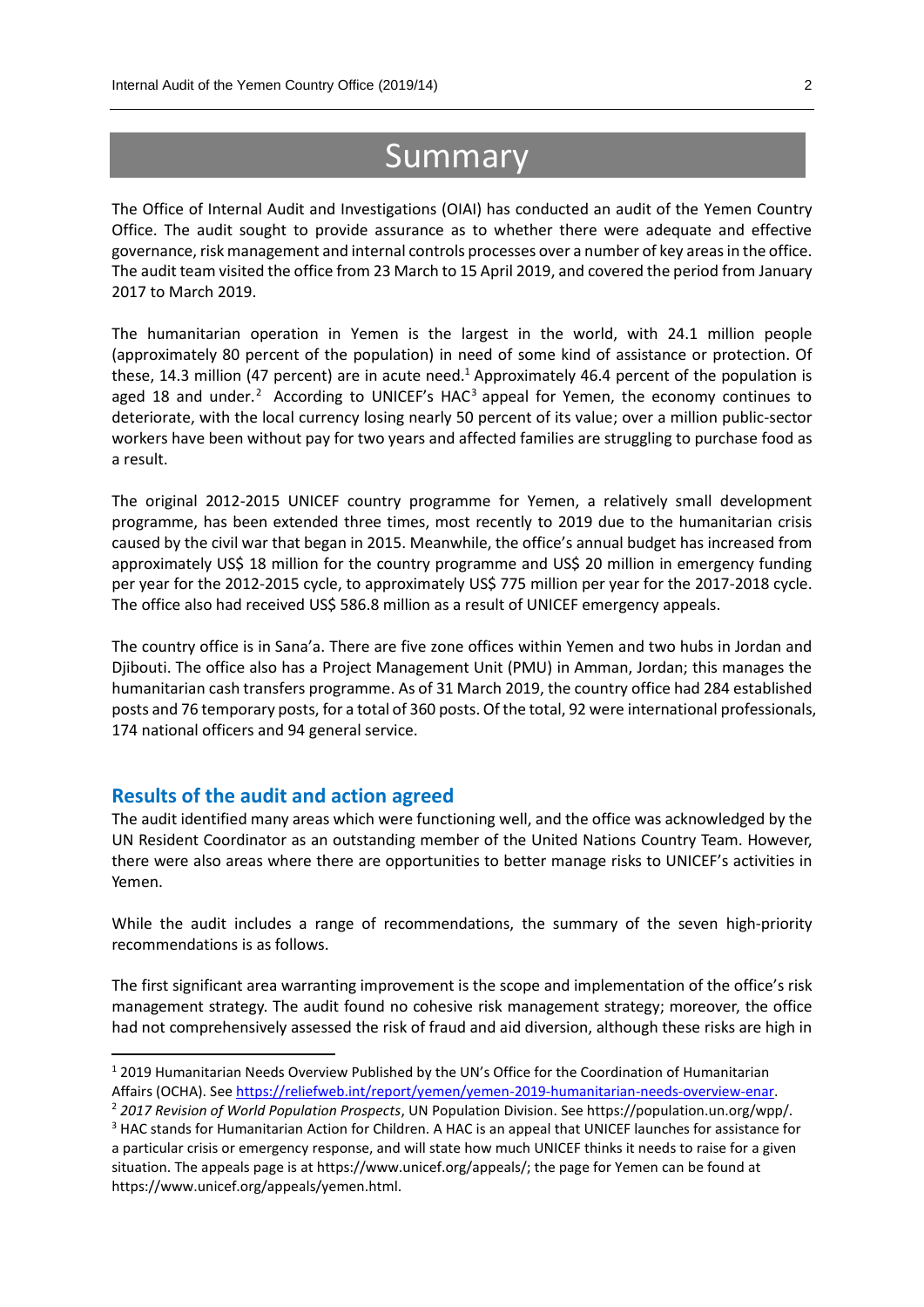an emergency setting such as Yemen. Nor was there a system for ongoing trend analysis and exception reporting, which could have helped mitigate and control these risks. The Jordan-based PMU did have a commendable risk management culture, with a focus on managing risks to the emergency cash transfers. But there was a need for a strong overall risk management strategy adapted to the specifics of the Yemeni context.

Second, the audit also noted a need to better manage the risks arising from partnerships. Again, the use of partners is particularly high in Yemen and the choice and capacity of partners is limited. However, the office was relying only on the HACT framework to control the risks involved, and a more robust risk strategy is warranted given the level of risks in Yemen.

The third high priority area related to staffing. The situation in Yemen is dynamic and the office has to make frequent staffing changes, but these should be done systematically and based on adequate assessments. The audit also found that some staff had exceeded their tour of duty in Yemen but, had not been able to rotate out. The office will need the assistance of the Division of Human Resources to address this.

Fourth, the audit found a need of the office to strengthen its accountability to affected populations. This included obtaining beneficiary feedback. Although there were some channels for feedback, there was no overall plan to collate feedback and ensure that it was adequately reflected in programming. The office also lacked a coordinated approach to prevention of sexual exploitation and abuse, the risk of which is elevated in emergency situations.

The fifth high priority recommendation relates to the office's use of third-party monitors, both for field monitoring and HACT assurance activities. This is normal in situations where large areas are inaccessible to an office's own staff. However, there were steps the office could have taken to make third-party monitoring more effective and efficient.

Sixth, upon review of the management of the supply-chain; the audit concluded that planning of procurement and distribution of supplies can be improved.

The audit also noted that the office was still required to report results against the original Country Programme Document, which had been written before the current emergency. Since then, the situation in Yemen has changed considerably, and the office is now engaged principally in humanitarian work. This has implications for accountability and for planning and results reporting; however, it is difficult for the office to plan a new country programme in a dynamic emergency situation. This is not unique to Yemen, and the Division of Analysis, Planning and Monitoring (DAPM) and the Office of Emergency Operations (EMOPS) have agreed to look at how these situations can best be addressed.

# **Conclusion**

Based on the audit work performed and acknowledging the challenging operating environment for UNICEF and its partners in Yemen, OIAI concluded that the country office's governance, risk management and internal controls needed improvement in several areas.

The Yemen Country Office, the Regional Office for the Middle East and North Africa (MENA) and OIAI will work together to monitor implementation of the measures that have been agreed.

Office of Internal Audit and Investigations (OIAI) Correction Corpus Corpus 2019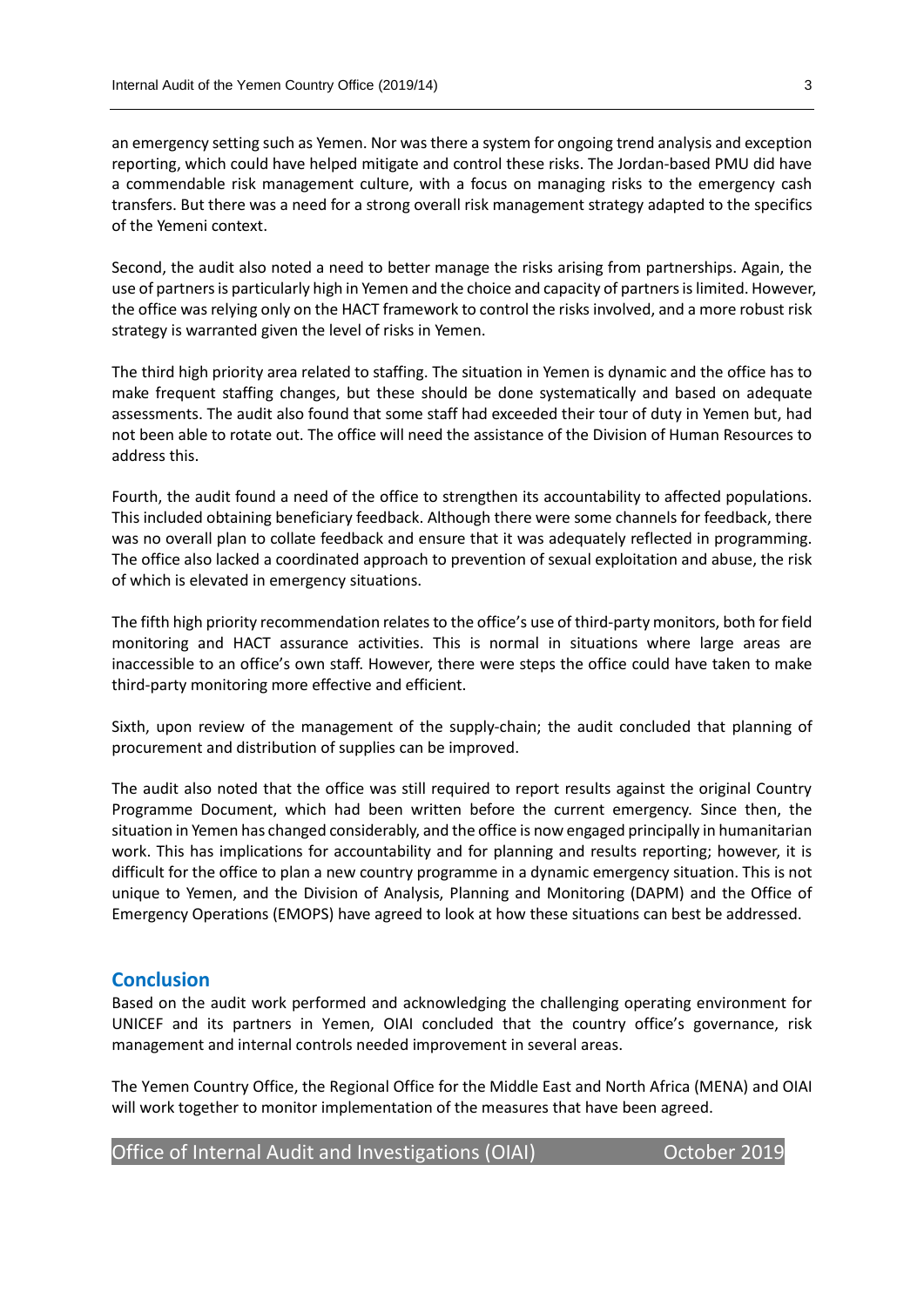# Contents

| <b>Summary</b>                                                     | $\overline{2}$ |
|--------------------------------------------------------------------|----------------|
| <b>Audit objectives and scope</b>                                  | 5              |
| <b>Audit observations</b>                                          | 5              |
| Fraud risk management                                              | 5              |
| Managing partnership risks                                         | 6              |
| Office structure and staffing                                      | 9              |
| Zone-office management                                             | 12             |
| Project Management Unit                                            | 12             |
| Planning and alignment of results                                  | 13             |
| Humanitarian action and longer-term development                    | 15             |
| Emergency cash transfer programme                                  | 15             |
| Programme assurance                                                | 17             |
| Third-party monitoring                                             | 18             |
| Accountability to affected populations                             | 20             |
| Contracting for services                                           | 21             |
| Procurement and supply management                                  | 22             |
| Inventory management                                               | 24             |
| Business continuity plan                                           | 24             |
| Cluster coordination                                               | 25             |
| Staff wellbeing                                                    | 26             |
| Safety and security                                                | 27             |
| <b>Consolidated sanctions list</b>                                 | 28             |
| Annex A: Methodology, and definition of priorities and conclusions | 29             |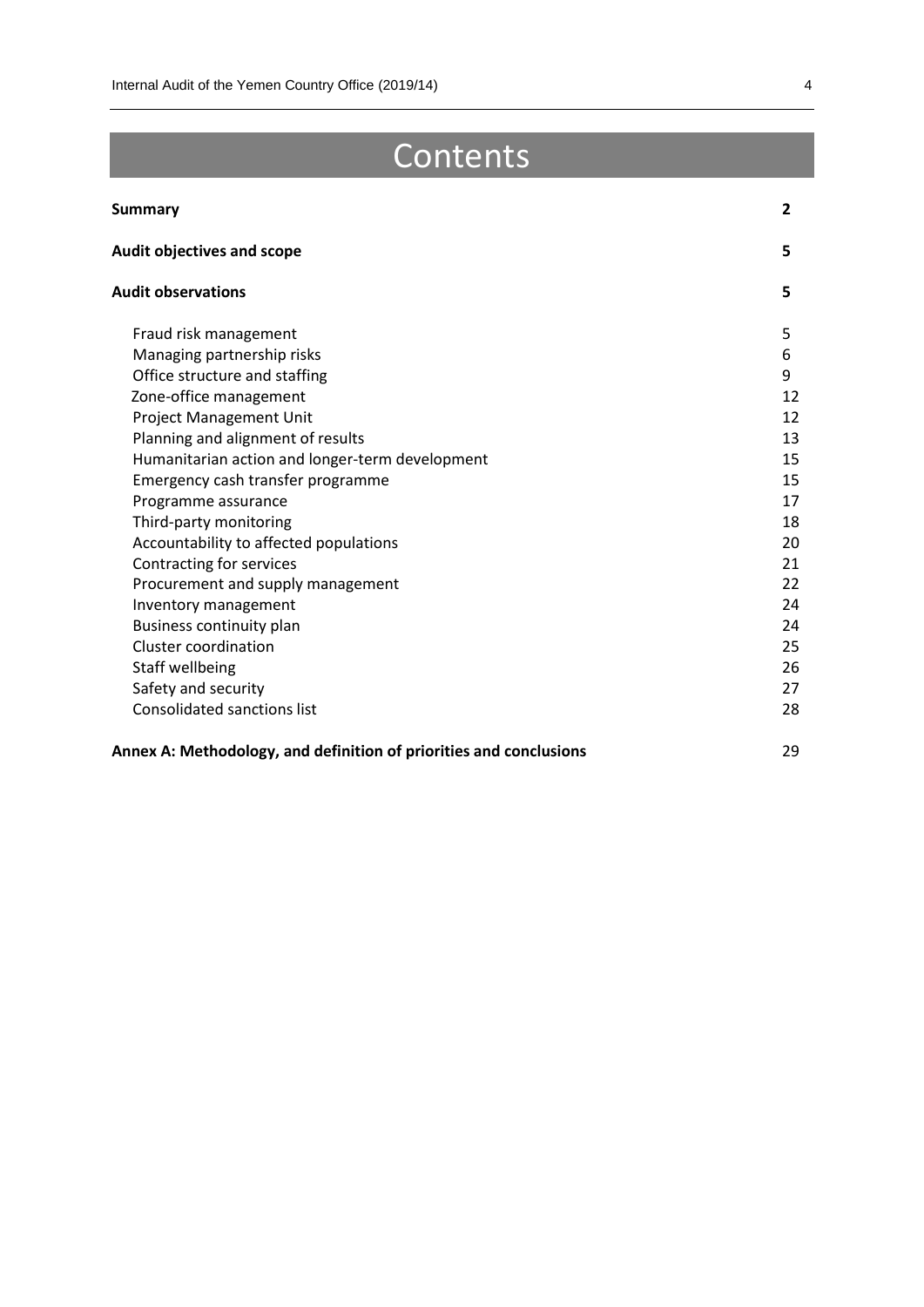# Audit objectives and scope

The objective of the audit was to provide reasonable assurance that there were adequate and effective governance, risk management and control processes to ensure: achievement of the office's objectives; reliability and integrity of financial and operational reporting; effectiveness; efficiency of operations and economic acquisition of resources; safeguarding of assets; and compliance with relevant policies. In addition to this assurance service, the audit report identifies, as appropriate, noteworthy practices that merit sharing with other UNICEF offices.

This report presents the more important risks and issues found by the audit, the measures agreed with the client to address them, and the timelines and accountabilities for their implementation. It does not include lower-level risks, which have been communicated to the client in the process of the audit.

# Audit observations

#### **Fraud risk management**

The office should have a structured and systematic process for the assessment of risks to its delivery of planned results for children. It should also incorporate action to manage those risks into workplans and work processes. The audit reviewed the office's risk management plan, taking into account that UNICEF's enterprise risk management (ERM) policy is currently being revised, and noted the following.

The office was aware of the continuing need for a comprehensive risk management strategy, given the complex and high-risk operating environment – which is likely to persist for some time. Having identified this need, it had decided that it would align its risk categories with the UNICEF ERM matrix and review these categories quarterly. However, it had not yet done so.

The office did have robust risk management processes for its Project Management Unit (PMU), which covered emergency cash transfers. However, similar risk management practices did not exist for other activities, such as the office's partnerships with authorities. (See also the following observation, *Managing partnership risks*). The office had, in some cases, established standard operating procedures for the partners, but these were not sufficiently informed by the high risksinvolved. The risks entailed in these partnerships were not sufficiently factored into programme planning and mid-year and annual reviews. Neither was the office's overall risk position reflected in major documents such as the annual management plan, with a clear explanation of why the office had adopted such positions, or of their implications.

In general, the office's approach to risk management was fragmented, giving inadequate assurance that all key risks to the programme had been identified and appropriate measures taken to mitigate them individually and collectively.

The anti-fraud strategy issued by UNICEF in August 2018 requires offices to perform an annual fraud and misconduct risk assessment. This is particularly important in the context of an emergency, where the risk of aid diversion is inherently high due to the significant amount of resources involved, the strain on existing UNICEF systems and structures, complexity of operations, and fragile economies with rapidly deteriorating socio-economic conditions.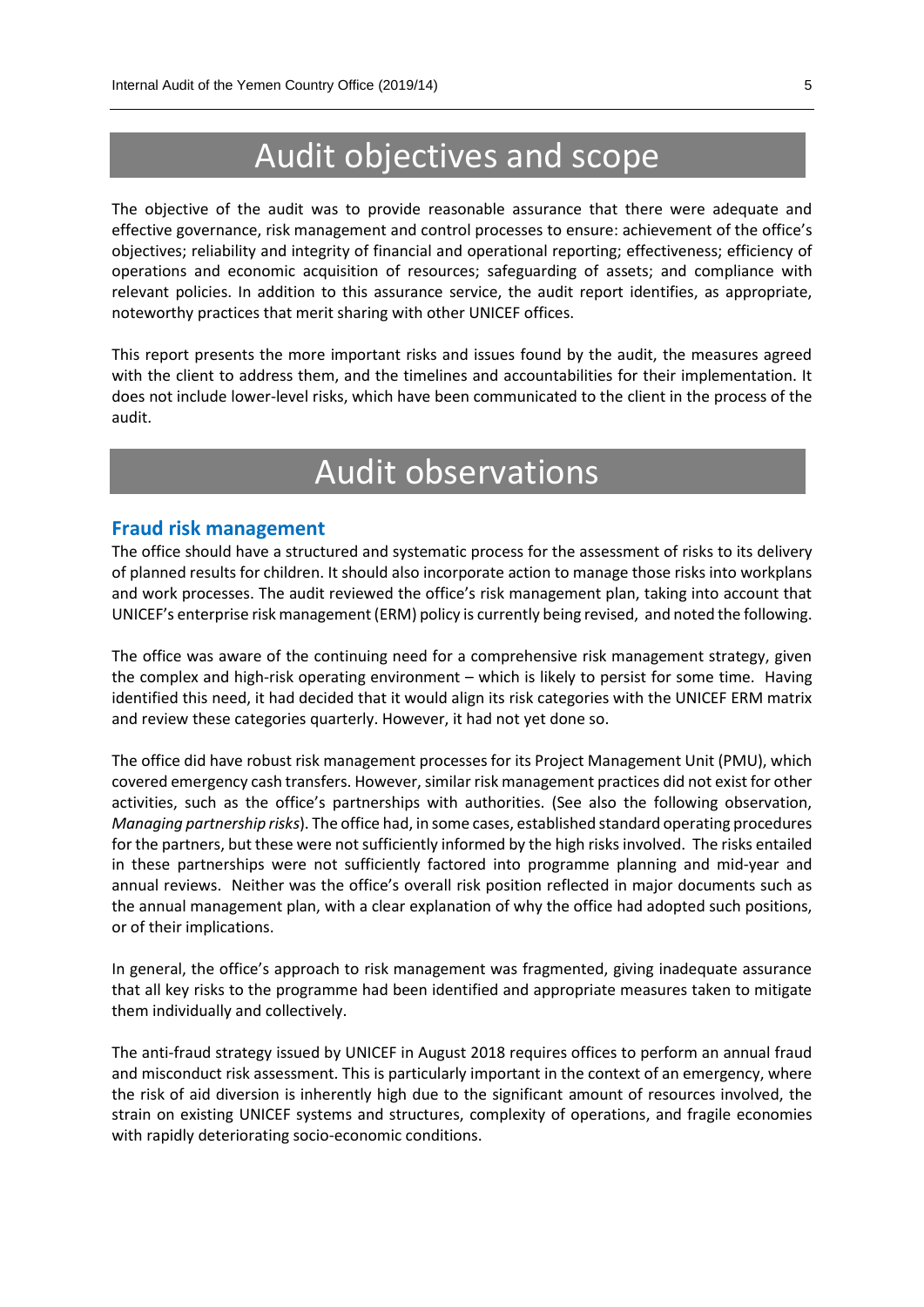The office had not done a comprehensive assessment of the risk of fraud, corruption and misuse of resources. Such an assessment would identify the risks of aid diversion, asset misappropriation, fraudulent statements, corruption, bribery, kickbacks, etc. that may involve suppliers, partners and UNICEF staff. It would also include measures to mitigate these risks. The audit also noted instances where risks outlined in the Programme Strategy Notes, such as "donors cut assistance due to a fear that it is being diverted to the parties of conflict", had no mitigating actions.

Further, in high-fraud-risk environments like humanitarian operations in Yemen, UNICEF offices should have systems for identifying anomalies and abnormal trends in programme delivery and resource levels. This can be done through trend analysis and exception reporting, using information from programme monitoring activities and external sources. Examples of such information can include the consumption patterns for nutrition supplies compared to defined geographic caseloads, fuel voucher versus water usage, and beneficiary feedback mechanisms.

**Agreed action 1 (high priority):** The office agrees to set out a management strategy and framework that considers its rapidly changing operating environment and risk profile. It should assure comprehensive identification, assessment, and periodic review of fraud, corruption and other integrity risks entailed in the office's programming, and implementation of appropriate mitigating measures.

Responsible staff members: Chief of Operations Target date for completion: 31 December 2019

**Agreed action 2 (high priority):** The office should:

- i. Perform a detailed fraud/diversion vulnerability assessment, looking at both internal and external sources of fraud, corruption and other integrity risks; put in place a more cohesive and interconnected fraud-risk management system; and allocate resources for any additional mechanisms and tools required to address the risks identified.
- ii. Implement a data and trend analysis mechanism that uses monitoring tools, feedback mechanisms and other sources of information to monitor risks from fraud, corruption and aid diversion.

Responsible staff members: Chief of Operations and Operations Manager – Quality Assurance Target date for completion: 31 December 2019

### **Managing partnership risks**

Direct cash transfers to partners were the largest single input of the Yemen country programme, representing 35 percent of total expenditure in 2017 and 2018. At the time of the audit, the office was working with the internationally recognized authorities based in Aden and with the *de facto* authority based in Sana'a. Analysis of direct cash transfers in 2017 and 2018 showed approximately 70 percent of the cash transfers during the period were made to the authorities, as shown in the table below. Of this, US\$ 88 million was to NGOs, and US\$ 178 million to authorities at national and subnational level.

| <b>Partner Type</b>          | 2017 (US\$) |     | 2018 (US\$) |     | Total (US\$) |       |
|------------------------------|-------------|-----|-------------|-----|--------------|-------|
| Community based organization | 99.830      | 0%  |             | 0   | 99,830       | 0.0%  |
| International NGO            | 16,444,190  | 14% | 17,642,227  | 12% | 34,086,417   | 13.1% |
| National NGO                 | 25,335,288  | 22% | 21,288,448  | 15% | 46,623,736   | 18.0% |
| Government                   | 73,456,662  | 64% | 105,087,918 | 73% | 178.544.580  | 68.8% |
| Total                        | 115.335.970 |     | 144,018,593 |     | 259,354,563  |       |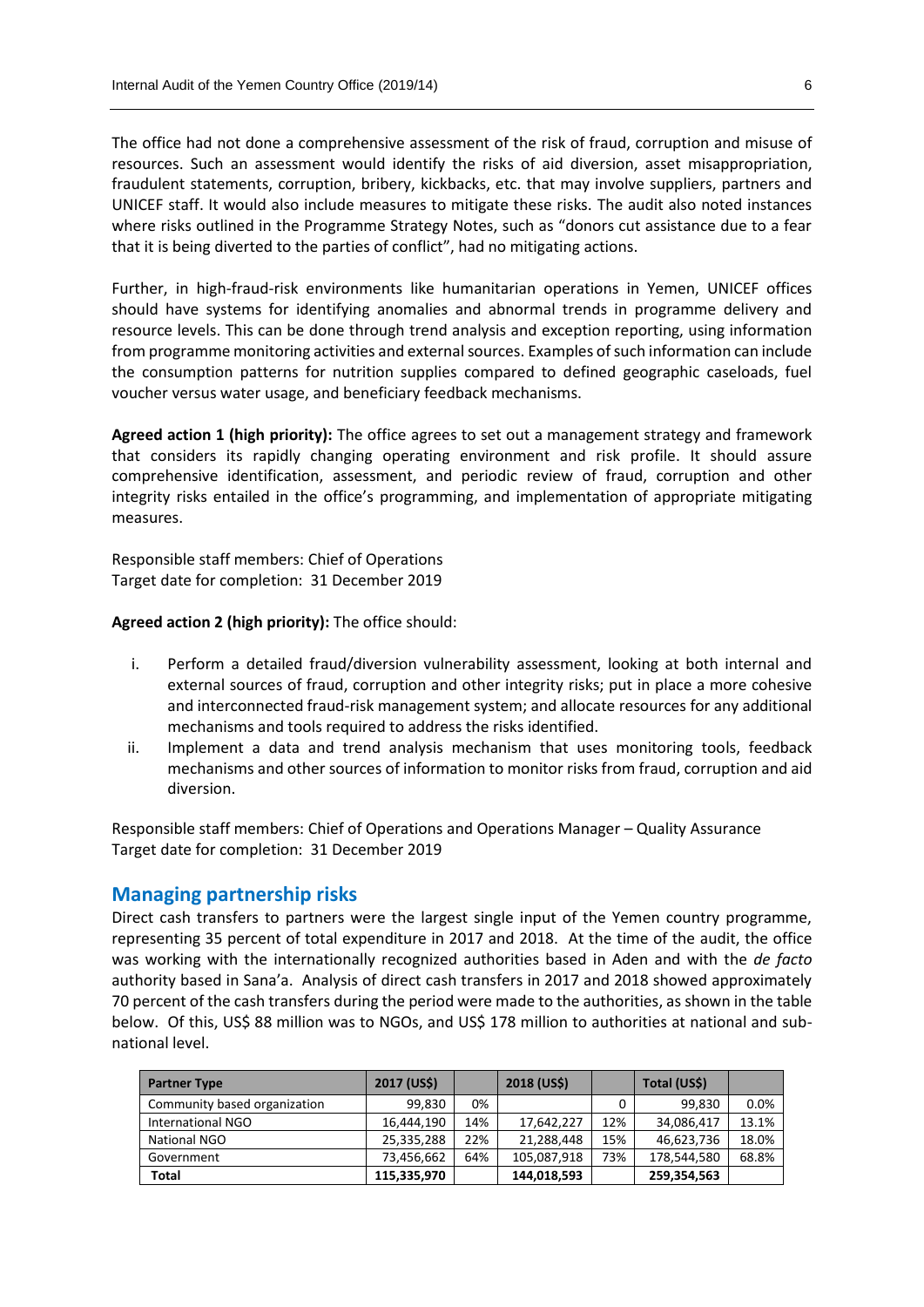Approximately 70 percent of the direct cash transfers to the authorities were to partners in the WASH and Health sectors, as reflected in the table below.

| <b>Programme section</b> | Transfers (US\$) |       |
|--------------------------|------------------|-------|
| <b>WASH</b>              | 64,242,727.29    | 36.4% |
| Health                   | 61,055,207.75    | 34.6% |
| Education                | 25,681,052.59    | 14.6% |
| Social affairs           | 11,934,862.38    | 6.8%  |
| Other                    | 15.630.729.99    | 8.9%  |
| <b>TOTAL</b>             | 178,544,580.00   |       |

Further analysis showed that most of the transfers were made to partners of the *de facto* Government, underscoring the challenges faced by aid agencies, including UNICEF, in sourcing qualified NGO partners. In meetings, the audit was told by members of the UNCT and UNICEF staff that the market for partnerships had been constrained, making it almost impossible for aid agencies to scale up partnerships with non-governmental implementing partners. The office also stated that, in some instances, working with the public sector with a risk-informed approach was a conscious choice to help enforce and sustain public systems. Another reason for working with the public sector was to achieve scale quickly. Additionally, the audit found risk of external efforts to inappropriately influence UNICEF's management of partnership activities. Given the issues identified with respect to the adequacy of partners' controls and the close link between partners and ultimate beneficiaries, the audit notes the importance of paying specific attention to the understanding of partnership integrity and other risks and implementation of appropriate mitigating measures.

*Micro-assessment of Government implementing partners:* Under the HACT framework,<sup>4</sup> microassessments are required to assess the risks related to work with any implementing partner that has received at least US\$ 100,000 in a calendar year. These assessments are typically undertaken once every five years.

In the case of the General Authority for Rural Water Projects (GARWSP), the recipient of approximately 24 percent of the cash transfers under the WASH programme, the assessment was conducted in 2015. However, there had since been significant changes both in the risk factors and profile of GARWSP, and in the methodology used by UNICEF in assessing partnership risks. Government systems have collapsed, and there are now two distinct authorities. However, despite significant changes in risk factors and programme profile, the office had continued to use the standard risk management procedures and operating methodology.

*Remedial measures for control deficiencies:* Where significant control weaknesses were found, the office did not always take effective steps to mitigate the related risks. For example, the audit of GARWSP in 2017 (a part of the HACT assurance requirement) reported ineligible costs, advances that were reported as expenditure, use of funds for purposes other than those intended, and insufficient supporting documents. There were five high risk internal control findings. Subsequently, two spot checks in the first quarter of 2018 also reported insufficient support documents for allowances,

 $\overline{a}$ 

<sup>4</sup> HACT – the Harmonized Approach to Cash Transfers – is a risk-based framework in which offices carry out micro-assessment management capacities of particular partners, and use the results to determine the type of funds transfer and assurance activities that will be used. The office's implementation of HACT in general is discussed in the observation *Programme assurance* later in this report.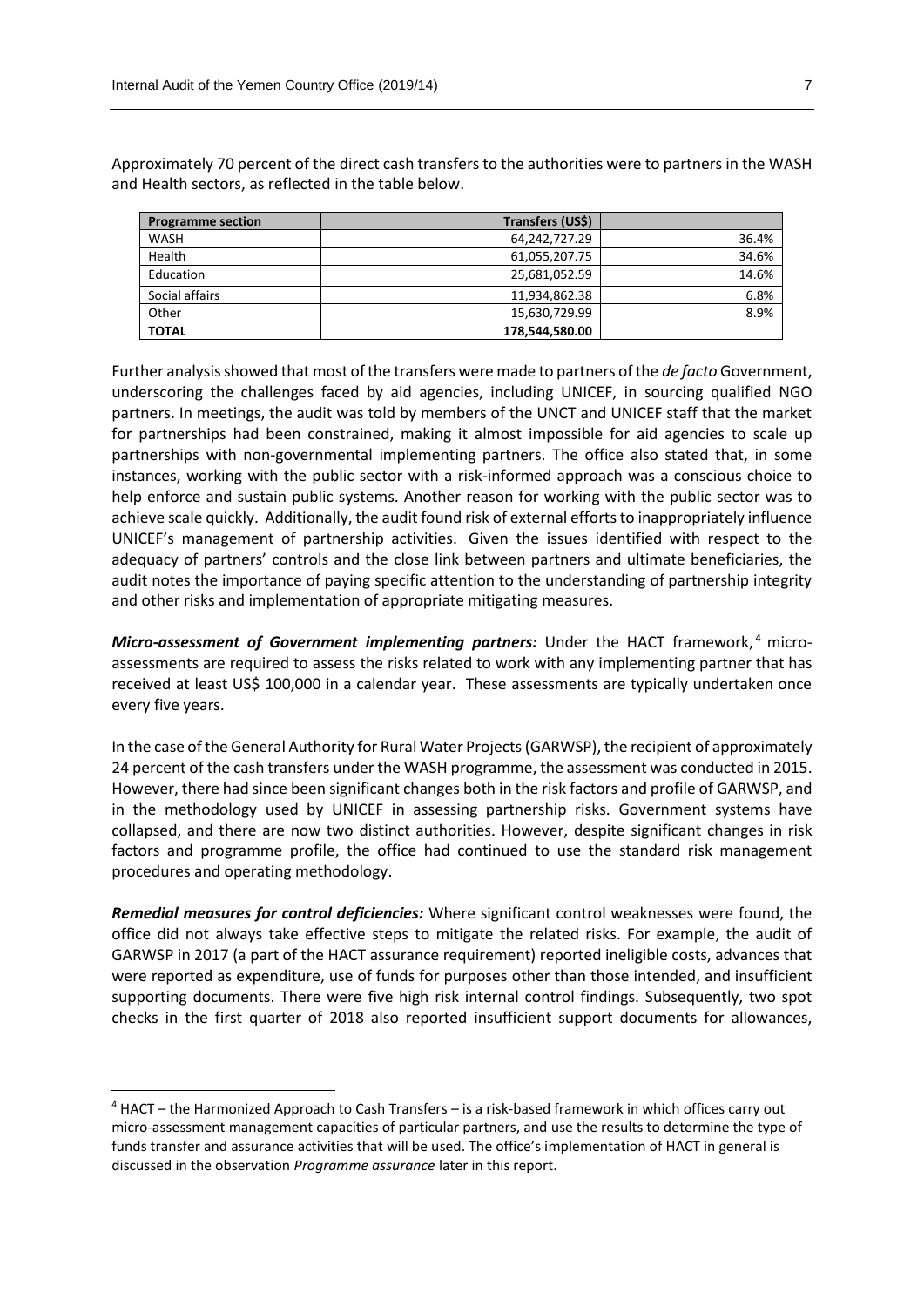overpaid allowance, differences between expenditures and amounts on FACE forms,<sup>5</sup> and payments made in cash. However, the office had not made any change to either the assurance activities or the funding method.

*Partners' capacities:* The office had defined a partnership strategy in 2016 to strengthen partnerships with NGOs. However, due to the competing priorities related to the humanitarian response, there was reduced focus on capacity strengthening of implementing partners.

Further, the programme documents used to operationalize partnerships contained insufficient evidence that the risks associated with the partnerships had been assessed, or of the actions to be used to mitigate the risks. Recurring constraints in programme implementation (for example, access constraints due to the operating environment, or delayed delivery of supplies) were not sufficiently factored into programme planning, and mid-year and annual reviews did not clearly show how these issues were being addressed. For example, while the office's 2018 and 2019 Annual Management Plans had identified the possible collapse of national social service systems as a key risk and noted the very limited NGO capacity to fill the gaps, the mitigating action to address this was, "maintain open dialogue with all parties in conflict", which did not address the risk adequately. Although the partnership strategy was reviewed in 2018, there was no evidence that any action had been taken to strengthen the capacities of partners.

*Looking ahead:* In 2018 UNICEF HQ divisions had made a risk assessment of the Yemen operation. This assessment looked at aid diversion in Yemen but did not recommend any additional risk management protocols beyond the requirements of the HACT framework. Instead, the report of the assessment stated that a comprehensive anti-fraud strategy for the Yemen Country office was under development. At the time of the audit, this was not yet in place.

The audit was of the view that the recent change in the senior management of the country office provided an opportunity for a comprehensive assessment of partnership risks that takes a closer at all internal and external factors. The office's overall risk position, as identified during this comprehensive assessment, should be reflected in relevant programme and planning documents such as the office's annual management plan and in sections' workplans. Each section should then set out its programmatic risks and related decisions (e.g. the use of direct cash transfers versus reimbursement as a method of payment), as well as the justifications for decisions made especially when these are not in line with the norm. The country office should also periodically (at least once every six months) review and adjust its risk assessment to ensure that the measures being implemented are appropriate and effective in addressing emerging risks. The experience of the country office's Project Management Unit based in Amman shows that constant review of risks is key to identifying and implementing appropriate, cost-effective mitigation measures. The office could leverage this experience.

**Agreed action 3 (high priority):** The Yemen Country Office agrees to, with the support of the regional office and HQ, put in place appropriate risk mitigation measures, based on a robust methodology that transcends the existing HACT framework. In assessing partnership risks, all relevant risk factors including those that are internal and external to UNICEF should be considered, along with appropriate mitigation measures – for which appropriate responsibilities should be assigned. The office may wish to identify and replicate best practices from other places, such as its Project Management Unit based in Jordan, in managing the financial risks related to the Emergency Cash Transfer programme.

1

 $<sup>5</sup>$  The Funding Authorization Certificate of Expenditure (FACE) form is used by the partner to request and</sup> liquidate cash transfers. It is also used by UNICEF to process the requests for and liquidation of cash transfers. The FACE forms should reflect the workplans, which set out the activities for which funds are being requested, or on which they have been spent.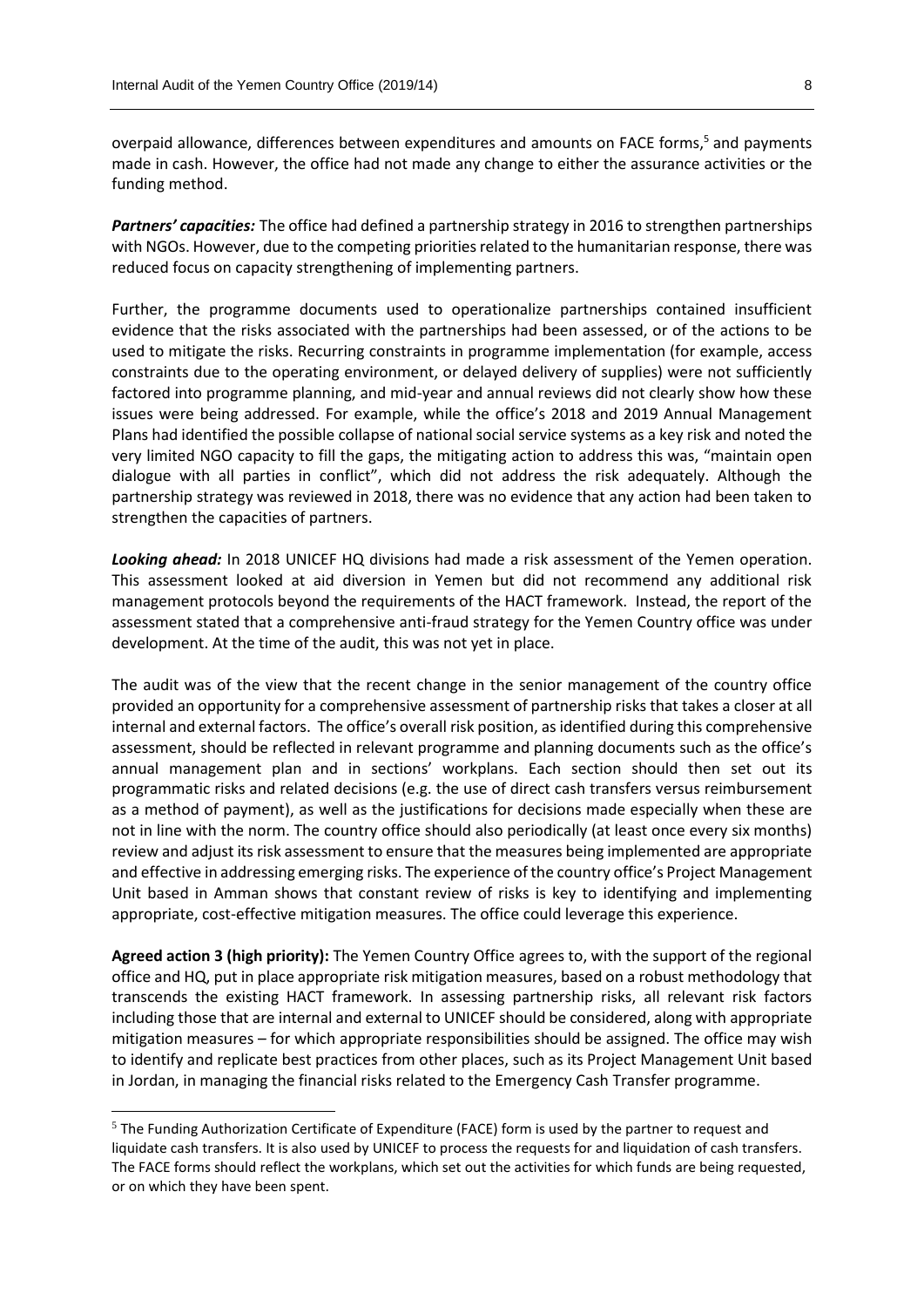Responsible staff members: Deputy Country Representative Target date for completion: 31 December 2019

#### **Agreed action 4 (medium priority):** The office agrees to:

- i. Review its partnership strategy and make sure it fully reflects the current operating context.
- ii. Plan and implement appropriate measures to strengthen the capacity of implementing partners, and explore the possibility of coordinating the management of partners with other UN agencies to share/minimize related risks.

Responsible staff members: Chief of Operations and Chief of Planning, Monitoring & Evaluation Target date for completion: 31 December 2019

# **Office structure and staffing**

1

As of 31 March 2019, Yemen country office had 360 posts. Of these, 197 posts were based in the Sana'a country office, 23 in the Sana'a field office, 35 in Aden field office, and 73 in the remaining four field offices. There were also 35 staff out-posted in Amman and two in Djibouti.

*Changes in office structure and staffing:* The country office has been regularly restructuring and increasing its staffing through programme budget reviews (PBRs)<sup>6</sup> and mail polls.<sup>7</sup> The last PBR was approved in January 2019, but most of the structural changes and increases in staff had occurred through mail polls. Since January 2017 there had been 10 mail polls, which had resulted in the creation of 100 posts (28 percent of the total number of approved posts for the office).

The audit appreciates that the office structure and staffing must evolve with changes in its operations. However, it is essential that such changes are informed by adequate reviews, assessments, and systematic gap and capacity analysis, to ensure the right structure and staff skills. Both the country office and regional office were aware of this.

**Operations**: The operations section's responsibilities included management of the country office's procurement activities and supplies such as fuel used for all types of equipment, including those used by implementing partners for the distribution of water. These areas are typically the target of all types of fraud, corruption, misappropriations and diversion.

Given that the throughput for the Yemen Country Office is the largest in UNICEF, the operations section needs the appropriate leadership and skills to understand where controls and procedure need to be enhanced, and for the identification of the most effective procedures for prevention and detection of fraud, corruption and aid diversion. The audit noted the lack of adequate capacity in the operations section, particularly in the supply unit. Given that supplies are, like cash, significant target for fraud and diversion, it is important to undertake a thorough review of the supply chain to

<sup>&</sup>lt;sup>6</sup> The PBR is a review of a UNICEF unit or country office's proposed management plan for its forthcoming country programme. For a country office, it is carried out by a regional-level committee, which will examine – among other things – the proposed office structure, staffing levels and fundraising strategy, and whether they are appropriate for the proposed activities and objectives. In an emergency or crisis, in which the demands are constantly changing, a PBR may be needed more frequently than in a country office adhering to a normal fiveyear programme cycle.

<sup>7</sup> Mail polls, or *ad-hoc* reviews by email, are requests for post changes made and exceptionally approved outside the scheduled PBR processes.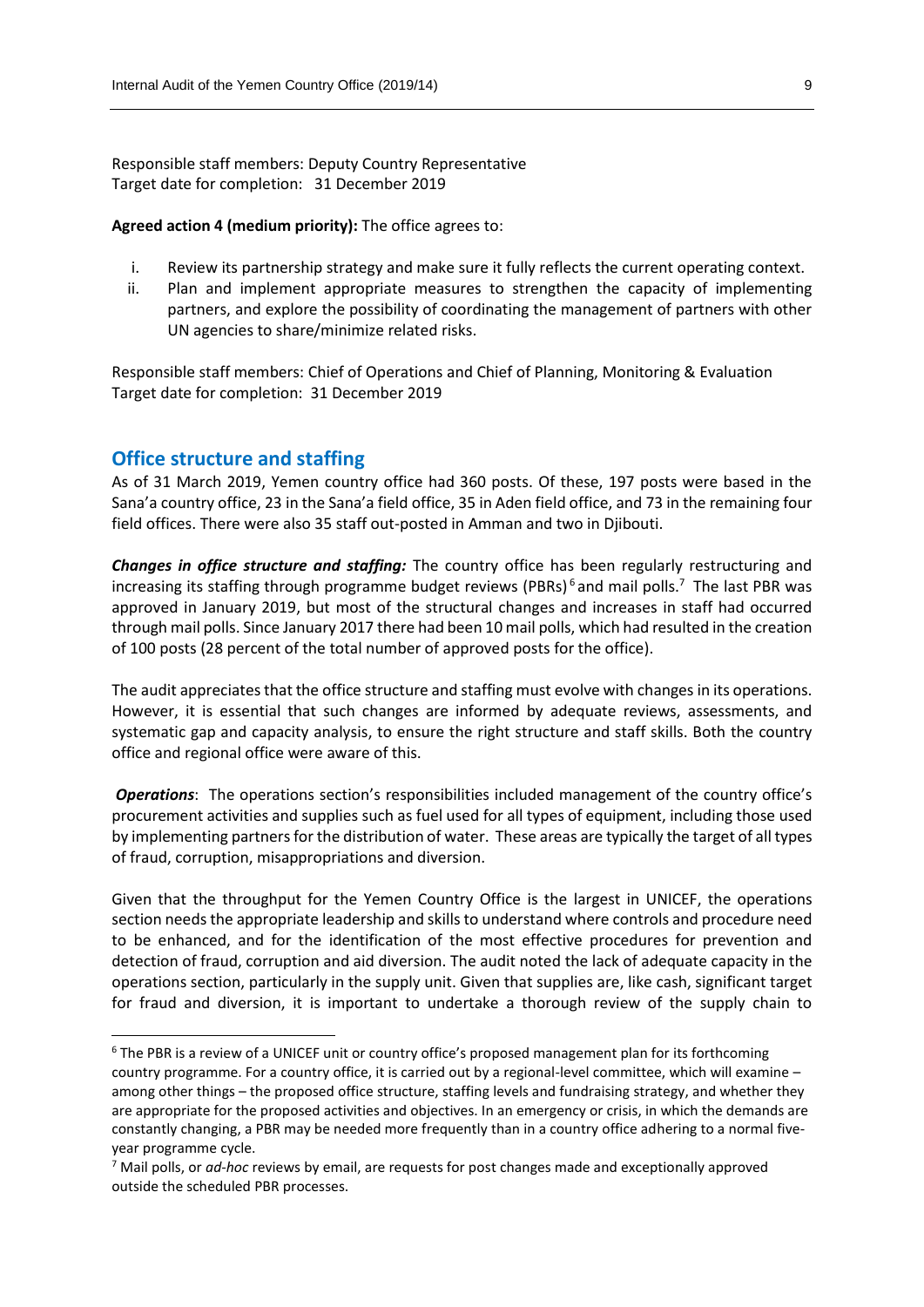understand where the risks are and put in place appropriate controls to address them. There should also be a specific review of the unique skills needed in Operations to manage and monitor these supplies adequately. These include supporting skills in financial and operational data analysis, which are key to the use of data for fraud detection analytics in supplies and fuel consumption, and the comparison of such information with feedback mechanisms and other organizations to alert the office to loopholes and problems.

Given that the section is central to the maintenance of an effective risk management culture around fraud, corruption and aid diversion, and in view of the rapidly changing risk profile of UNICEF operations in Yemen, the audit was of the opinion that skills of the section needed to be reassessed to identify and address possible gaps.

*Child protection:* In emergencies, the Child Protection sub-cluster seeks to scale up child protection services. The audit team reviewed the measures being put in place to achieve these aims in the Yemen humanitarian response.

In discussion with the audit, the office highlighted several constraints to child protection programming in Yemen. These indicated a need for the office to review its child protection programme so it can effectively meet its obligations. Staff and partners also told the audit that existing capacities were inadequate to meet the child protection needs at field level. Moreover, most implementing partners were still relatively new to child protection services and the UNICEF staff acknowledged that there were wide variations, with some partners lacking the relevant capacities.

The audit also noted that there had not been adequate support from the office's senior management in reinforcing child protection accountabilities. For example, the UN Secretary-General requires that the monitoring and reporting mechanism on six serious children's rights violations should be co-led by UNICEF and the highest UN representative in the country. This implies that leadership of this should also be situated at the highest levels in the country office.

To be effective in this area, the office needed to elevate child protection issues internally. Senior management of the office should critically discuss and review protection issues more frequently, to enable the UNICEF representative, with support from the Child Protection section, to contribute more meaningfully to the UN in Yemen's efforts to improve child protection and safeguarding.

*Rotation:* Mobility benefits individual staff members, enabling them to share what they have learned and to develop new skills that can enrich their UNICEF careers. Mobility is also good for every part of UNICEF, helping to build a stronger, more versatile international staff that can adapt to different contexts and respond to needs more effectively. In a challenging environment such as Yemen, mobility can also provide staff with a much-needed reprieve.

From information provided by the office, the audit identified 25 cases where the staff had exceeded their tour of duty (two years) and been in Yemen for periods ranging from 2.8 years to 4.8 years. Although the staff had participated in the staff rotation exercises, they were not always placed. At the end of 2018, the office had 16 staff due for rotation but only three had been placed by 31 March 2019. Rotation is an organizational policy and the office will certainly need the support of the Division of Human Resources (DHR) in addressing this.

*Double incumbency:* A double incumbency occurs when two staff occupy one post. Since 2017 there had been 10, with the longest period of such incumbency being over one year. The reasons and justifications for the double incumbencies were not clearly documented; the audit was therefore unable to assess them.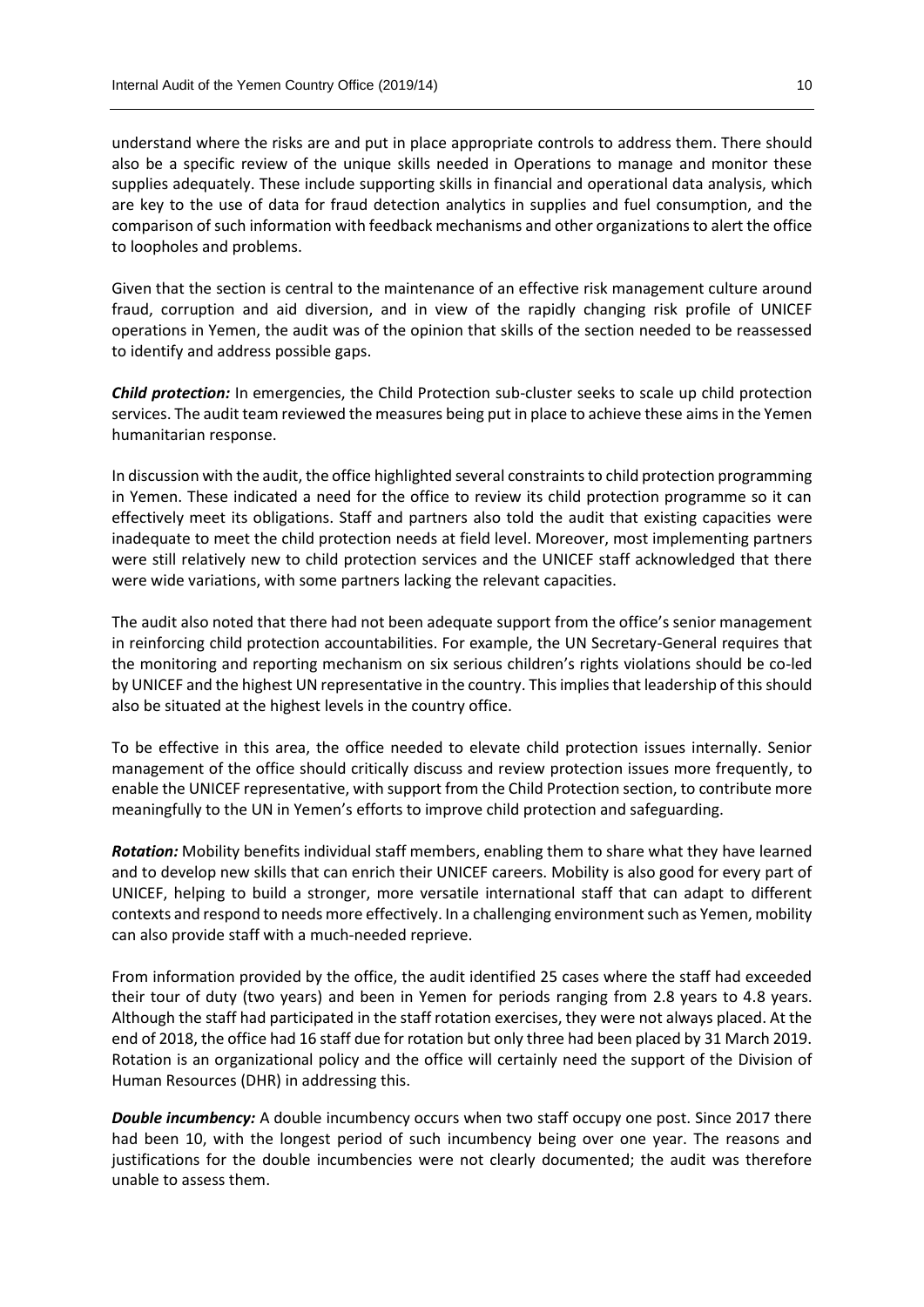*Use of facilitators:* At the time of the audit, the office was using two institutions to provide what it referred to as facilitators. Some facilitators were called information management officers (IMOs), responsible for generation and analysis of information needed by the office to monitor progress towards planned results; others were call-centre operators addressing queries from beneficiaries.

In March 2019 there were 58 facilitators (20 female and 38 male) deployed around the country. The largest number were posted in Sana'a (40 out of 58), and the largest area of usage was 22 (13 female, nine male) for the Emergency Cash Transfer call centre in Sana'a. There were also 17 IMOs (nine of which were in Sana'a). The main justification given for using these facilitators was the security restrictions on UNICEF's own staff. However, the audit noted that most of the facilitators were in Sana'a. In effect, therefore, the office was using the facilitators mainly to supplement human resources in the country office.

**Agreed action 5 (high priority):** The office agrees to:

- i. Undertake a comprehensive review aimed at putting in place a structure that is fit for purpose and appropriately staffed in terms of numbers and capacities in all locations.
- ii. Analyze the challenges faced by staff in rotation and the financial implications of double incumbency. With the support of the Middle East and North Africa Regional Office (MENARO) and Division of Human Resources, take adequate and effective action to help staff due for rotation.
- iii. Review where best to deploy facilitators, considering the needs in the field for additional capacity. Where possible, encourage gender parity in the use of temporary staffing for the programmes.

Responsible staff members: Representative, Chief of Operations, Heads of Sections and Human Resources Manager.

Target date for completion: 31 March 2020

**Agreed action 6 (high priority):** The Yemen Country Office agrees, given that the Operations Section is central to the maintenance of an effective fraud, corruption and aid diversion risk management culture, and in view of the rapidly changing risk profile of UNICEF operations in Yemen, the office will – with the support of the regional office and UNICEF headquarters in New York – undertake a technical assessment to identify skills gaps and take appropriate action to strengthen the Section as necessary.

Responsible staff members: Comptroller, Regional Director MENARO and YCO Representative Target date for completion: 31 October 2019

**Agreed action 7 (high priority):** The office agrees to ensure high-level leadership focus and support for the child protection programme, and to see that there are adequate staffing resources for the child protection programme.

Responsible staff members: Representative, Deputy Representative and Chief, Child Protection Target date for completion: 31 December 2019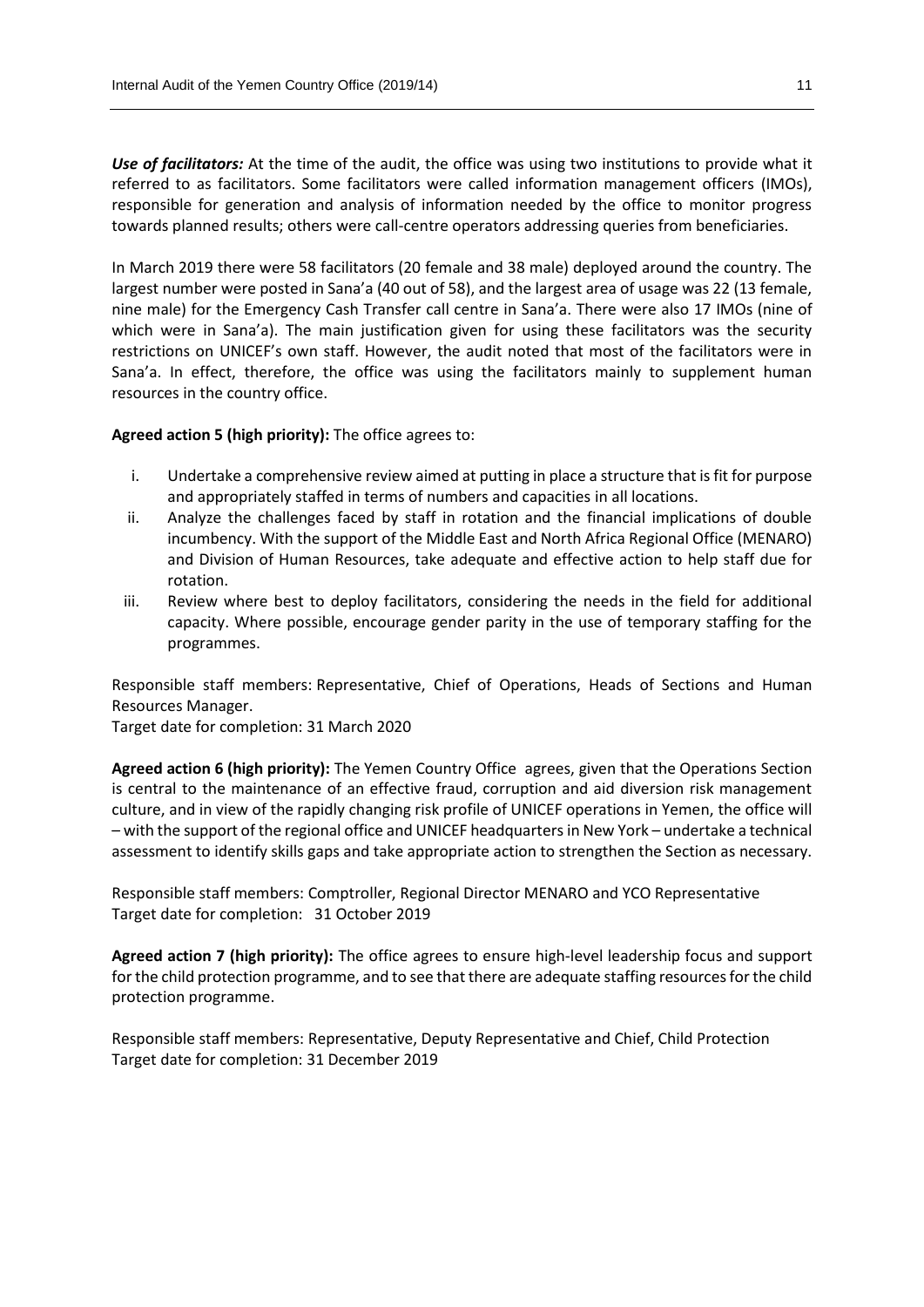# **Zone-office management**

The country office had five zone offices, of which the largest was Sana'a, followed by Aden. A 2017 decentralization study for the Middle East and North Africa region, commissioned by the regional office, recommended that the office decentralize responsibilities to field offices to enable faster responses to need in the field. By October 2018, 70 percent of all Programme Cooperation Agreements (PCAs)<sup>8</sup> concluded by UNICEF in Yemen were initiated by the zone offices, and the Chiefs of Field Office were accountable for implementation and monitoring of the activities in the relevant workplans.

The audit noted the following.

*Annual zone-office targets:* The programme section chiefs apportioned the output-level results between the different zone and field offices at national/section level. However, in some instances, the targets set were not aligned with the specific demographics and infrastructures of the governorates in question, affecting the achievability of the results and how the field offices' performance could be assessed. For example, the Health Section's formula for assessment of results varied little between governorates (it has since begun updating the formula to reflect the differences between them, and better assess achievement of results at sub-national level).

*Travel to zone offices:* The office uses what they term a "predictable mission matrix" to plan field visits to zone offices. During discussions with staff and partners, the audit heard that there was need for technical staff at the country-office level to travel to the field more, as a number of technical issues could be resolved faster in face-to-face discussions with implementing partners. Email correspondence and teleconferences, in contrast, sometimes resulted in a lengthy back-and-forth process before agreement. The audit was unable to ascertain whether there were travel performance indicators for programme staff, or how these were monitored.

**Agreed action 8 (medium priority):** The office agrees to ensure due quality assurance and zone-office involvement when setting targets for zone offices, and put in place mechanisms to strengthen technical consultations and engagement of country-office staff at field level.

Responsible staff members: Chief of Field Operations and Chief of Planning, Monitoring & Evaluation Target date for completion: 31 December 2019

# **Project Management Unit**

1

UNICEF has put in place a Project Management Unit (PMU) to oversee the implementation of the Emergency Cash Transfer (ECT) Project in Yemen. This project is funded by and receives technical assistance from the World Bank/International Development Association. It is also co-financed by the US Department of State Near Eastern Affairs.

Although the PMU (which is physically based in Amman) is not reflected as a distinct cost centre within the Yemen Country Office, it has its own unique structures and work processes, separate from those of the country office. For example, due to visa and slots restrictions<sup>9</sup> in Yemen, the office's 284 staff posts includes 39 PMU-specific posts spread across Amman, Jordan, its central point, and the Sana'a country office and five field offices in Yemen. PMU field staff have reporting lines within the PMU structure, with the Chiefs of Field Office providing administrative oversight and arranging coordination with local authorities at governorate level. In addition, the PMU has distinct risk management,

<sup>8</sup> The PCAs are the formal documents defining a collaboration between UNICEF and an implementing partner.

<sup>&</sup>lt;sup>9</sup> For security reasons, the UN limits the number of UN staff ('slots') that may be in Yemen at any one time.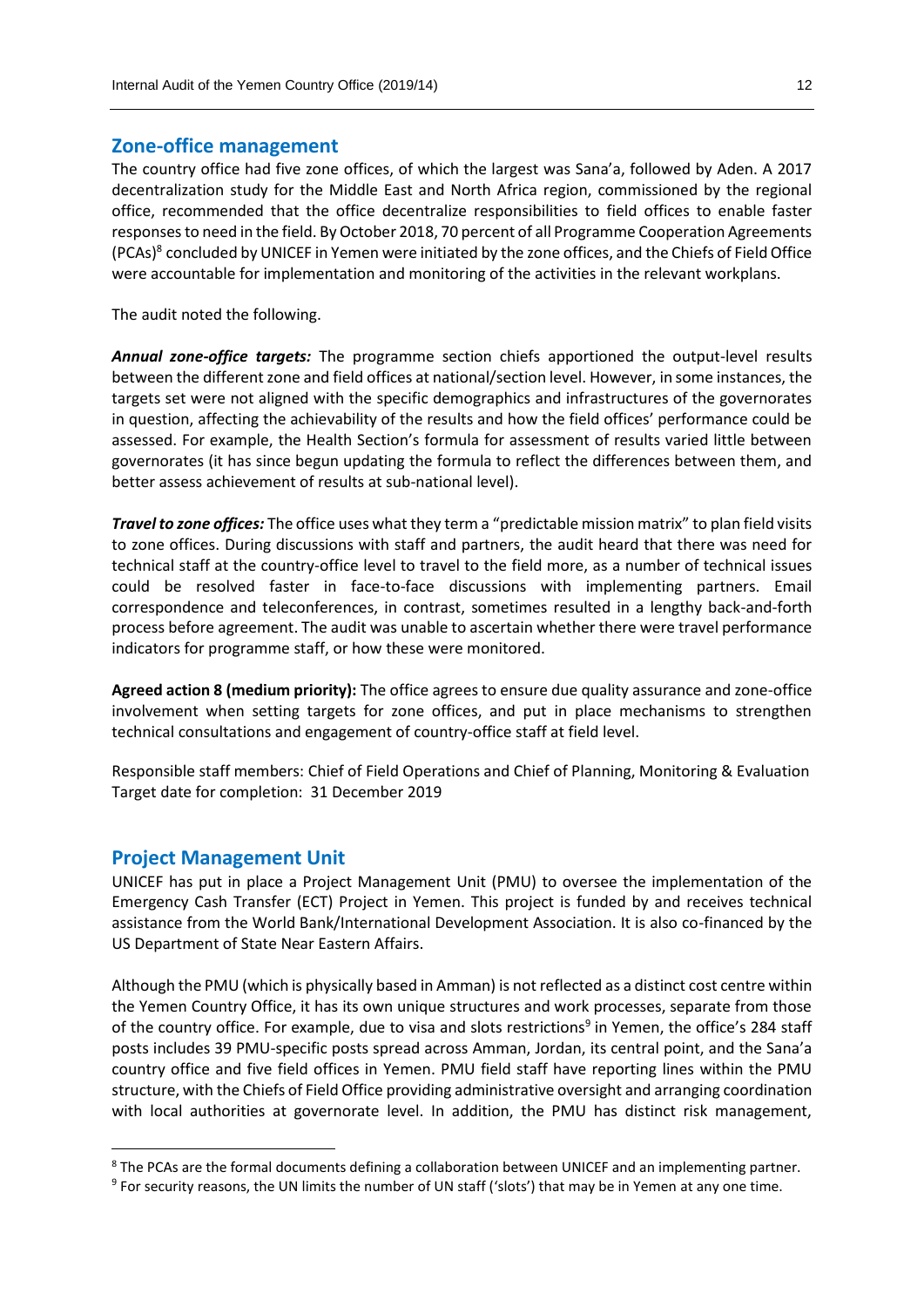procurement and third-party monitoring systems and processes separate from those used across the Yemen office.

The activities, expenses and overheads of the PMU are lumped together under one output within the country offices' cost centre, and the levels of detail are limited. This meant PMU's efficiencies in achieving its results could not be easily assessed. As an example, the budget of the PMU was not separate from that of the Social Policy output. At the time of the audit, there was no process in place to better understand the efficiencies the PMU delivered or the potential for other UNICEF offices requiring similar approach. A cost-benefit analysis of the PMU could be made much easier by the use of a cost centre to track the cost of doing business by location/function, as required by UNICEF's administrative instruction.<sup>10</sup> This is especially pertinent for the PMU, which might be a showcase for the organization. It will enable UNICEF in Yemen to demonstrate a comprehensive business case for replicating the model in other circumstances, based not only on the results but the cost efficiencies.

**Agreed action 9 (medium priority):** The country office should, in consultation with the Regional Office, consider using cost centres to proactively perform cost-benefit analysis of different structures and specifically of the PMU, to enhance the business case for the use of the models' structures and processes.

Responsible staff members: Team Leader, PMU Target date for completion: 31 December 2019

# **Planning and alignment of results**

**.** 

The 2012-2015 Yemen country programme document (CPD) had originally been approved with a budget of US\$ 70.5 million (US\$ 18 million per year) and expected emergency funding of US\$80 million. It was a relatively small development programme, consisting of three main components (*Equitable access to basic social services*, *Evidence for children's rights*, and *Empowerment for children's rights*). But the humanitarian crises caused by the civil war that began in 2015 changed the demands on the country office and meant that the planning of a replacement programme was not feasible. There had therefore been two one-year extensions (in 2016 and 2017) and a further two-year extension (for 2018 and 2019). Meanwhile, to respond to the humanitarian situation, the office's budget had increased from US\$ 18 million per year between 2012-2015 to US\$ 775 million per year between 2017-2018, with spending related to health, nutrition, water, sanitation, and child protection.

The audit confirmed that the office had achieved all its 2018 Humanitarian Response Plan (HRP) $^{11}$ targets for the health, nutrition water and sanitation and child protection programme components. However, the audit noted the following relating mainly to UNICEF's requirement that the office continue working within the 2012-2015 CPD, and report against its planned outcomes, which are out of date.

*Results frameworks:* As noted above, the programme has evolved from a relatively small development programme to one of the largest humanitarian responses the organization has ever undertaken. The office had prepared a scenario document to guide it through the transition. Subsequently, in 2018, it developed Programme Strategy Notes (PSNs), with the goal of reformulating

<sup>10</sup> UNICEF Financial and Administrative Policy 2: Budget; Supplement 2 – *Management of the Organisational Structure*.

 $<sup>11</sup>$  The humanitarian response plan (HRP) sets out a shared vision and committee of the UN agencies,</sup> programmes and funds' response to the humanitarian emergency situation caused by the conflict. It was prepared by the humanitarian country team (HCT) for Yemen based on a [humanitarian needs](https://www.humanitarianresponse.info/programme-cycle/space/page/assessments-overview) assessment.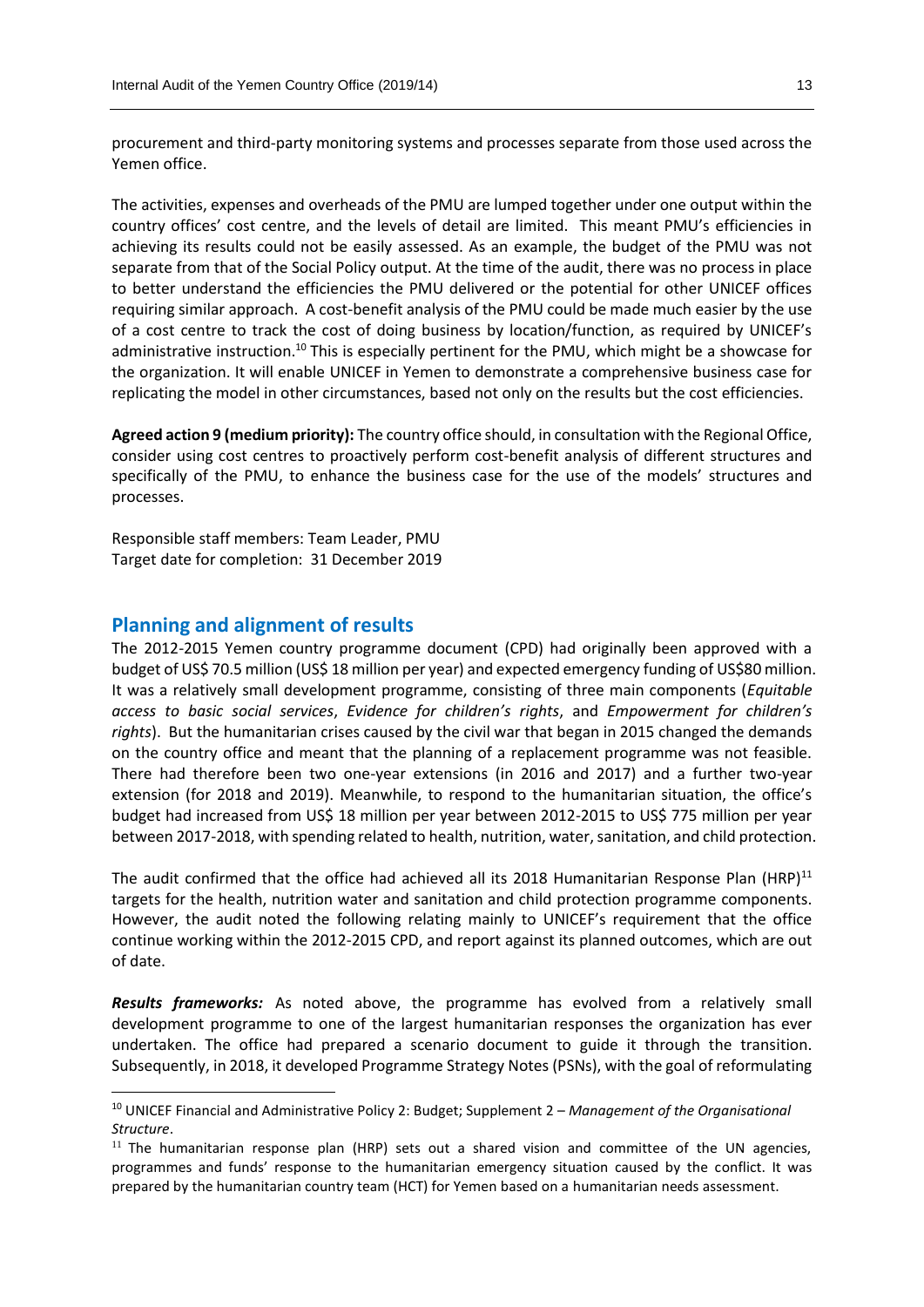outputs and indicators related to its response to the humanitarian crisis while the outcomes remained the same as those set in the 2012-2015 CPD.

The audit's review of the results frameworks of the 2012-2015 CPD for the Health and Nutrition, WASH, Child Protection, Education and Programme Monitoring and Evaluation (PM&E) programme sectors noted the following.

- i. For some programme components in the 2012-2015 CPD, there were insufficient links between the planned activities, targets, outputs and outcomes with the HRP. This should be addressed to enhance appropriate reporting against outcomes, and evaluability of the response.
- ii. Some of the assumptions, and the risks and their mitigating actions, in the programme strategy notes did not seem to fit the current operating context. For example, it was assumed that the authorities had sufficient human resources to deliver health and nutrition services at scale*.*  However, with the conflict, skilled personnel had either been displaced or left the country.
- iii. Some of the expected results in the 2012-2015 CPD appeared highly ambitious, given the context and the two-year (2018-19) planning horizon. Examples of these included Output 4.4 (*A range of gender-sensitive, multi-sector adolescent-led initiatives are available to empower and meaningfully engage adolescents to be change agents in their communities*); and Output 4.1 (*A well-coordinated and capacitated child protection system with three integrated components: a child-friendly justice system, a gender responsive social welfare system, and a functioning birth registration system*)*.*

*Accountability for results***:** Even during the implementation of humanitarian operations, country offices are also required to review the programme environment in general and the situation of children and women in particular at least at the end of each year and determine how best to undertake the necessary adjustments, if relevant, to its results at the output and outcome levels. The office informed the audit team that it considered that outcome results are not to be changed. This situation is not unique to Yemen and has been seen in other humanitarian operations.

Typically, the host government and UNICEF are jointly accountable for the CPD, and UNICEF offices must obtain the endorsement of the relevant workplans by government. The office told the audit that due to the political stalemate, it did not involve the authorities in authorities in the planning process or seek to have the workplans endorsed by any of the authorities. However, in discussions with the audit, some partners stated that there was scope for the office to obtain formal endorsement from some authorities for the implementation of certain planned activities.

### **Agreed action 10 (medium priority):** The office agrees to:

- i. Review and streamline the results framework to ensure consistent alignment of outputs, targets, indicators and means of verification.
- ii. Review the programme outcomes and consider the implications for programme evaluability, in the next country programme and Integrated Transitional Framework.
- iii. Explore the possibility and, if feasible, obtain formal endorsement of relevant authorities for the implementation of planned activities.

Responsible staff members: Chief of Planning, Monitoring & Evaluation Target date for completion: 30 September 2020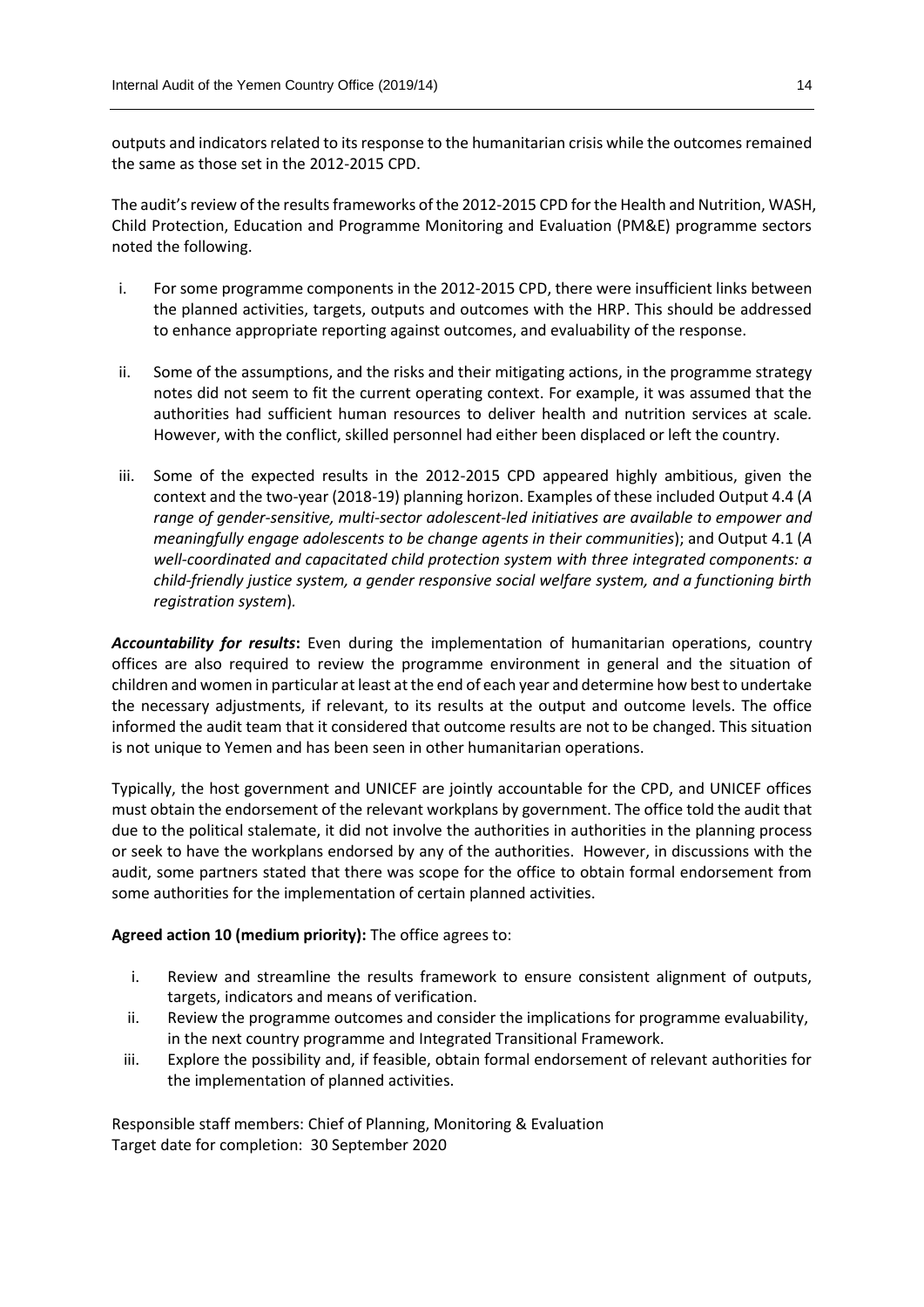**Agreed action 11 (high priority):** The Division of Analysis, Planning and Monitoring (DAPM), in consultation with the Office of Emergency Programmes (EMOPS), agrees to review existing systems with particular attention on clarifying current guidance on planning, and reporting and developing relevant training tools and packages; that will help them to maintain clarity on accountabilities, timely align their country programme results with their particular programming contexts; and more accurately report on country programme results.

Responsible staff members: Chief, Strategic Planning, Monitoring, Implementation & Reporting - DAPM; Chief, Humanitarian Evidence & Learning Section, EMOPS Target date for completion: September 2020

# **Humanitarian action and longer-term development**

The 2019 Humanitarian Response Plan (HRP) for Yemen acknowledges that the conflict may continue and intensify at some of the frontlines. It also recognizes that the operational budgets for ministries and public institutions will almost certainly remain inadequate to address the demand and need for health care, education, water, sanitation and social protection. To address these, the HRP outlines five strategic objectives. Of these, one relates to preservation of the capacities of public-sector institutions to deliver life-saving basic services. This focuses on the relationship between humanitarian action and development, and aims at sustaining key public service infrastructure in conflict areas where services are collapsing.

At the time of the audit, it was not yet clear what was meant by "sustaining systems" and how this would be achieved; and the key components, infrastructure and services that required preservation and handing over to authorities had not been identified. Further, while the preservation of the capacities of public sector institutions required the collective efforts of all aid agencies, there was no evidence that the Sana'a and Aden-based UN systems were having regular and detailed conversations. They were interacting separately with the internationally recognized government in Aden and the *de facto* authorities in Sana'a, who were wary and loudly dismissive of each other whilst increasingly demanding that aid agencies use separate processes to interact with them.

**Agreed action 12 (medium priority):** The country office, in collaboration with other interested parties, should identify the key infrastructure, systems and services that require preservation and implement appropriate mechanisms across all programmes for the building of the capacities of vulnerable populations to cope and recover.

Responsible staff members: Chief of Planning, Monitoring & Evaluation Target date for completion: 31 March 2020

# **Emergency cash transfer programme**

The Emergency Cash Transfer (ECT) programme started as a social safety net, providing vital assistance for the poor and vulnerable through the continuation of the Yemeni Social Welfare Fund (SWF). UNICEF took over the programme in May 2017 and has since completed four payment cycles amounting to US\$ 196.5 million. The most recent payment cycle was finalized in January 2019. The Yemen Country Office's Project Management Unit (PMU), based in Amman, Jordan but with some staff within Yemen, was responsible for managing the programme.

The audit noted that there had been regular risk assessments of the cash distribution process, and the lessons learned from each cycle had informed the management of the ensuing payment cycles. The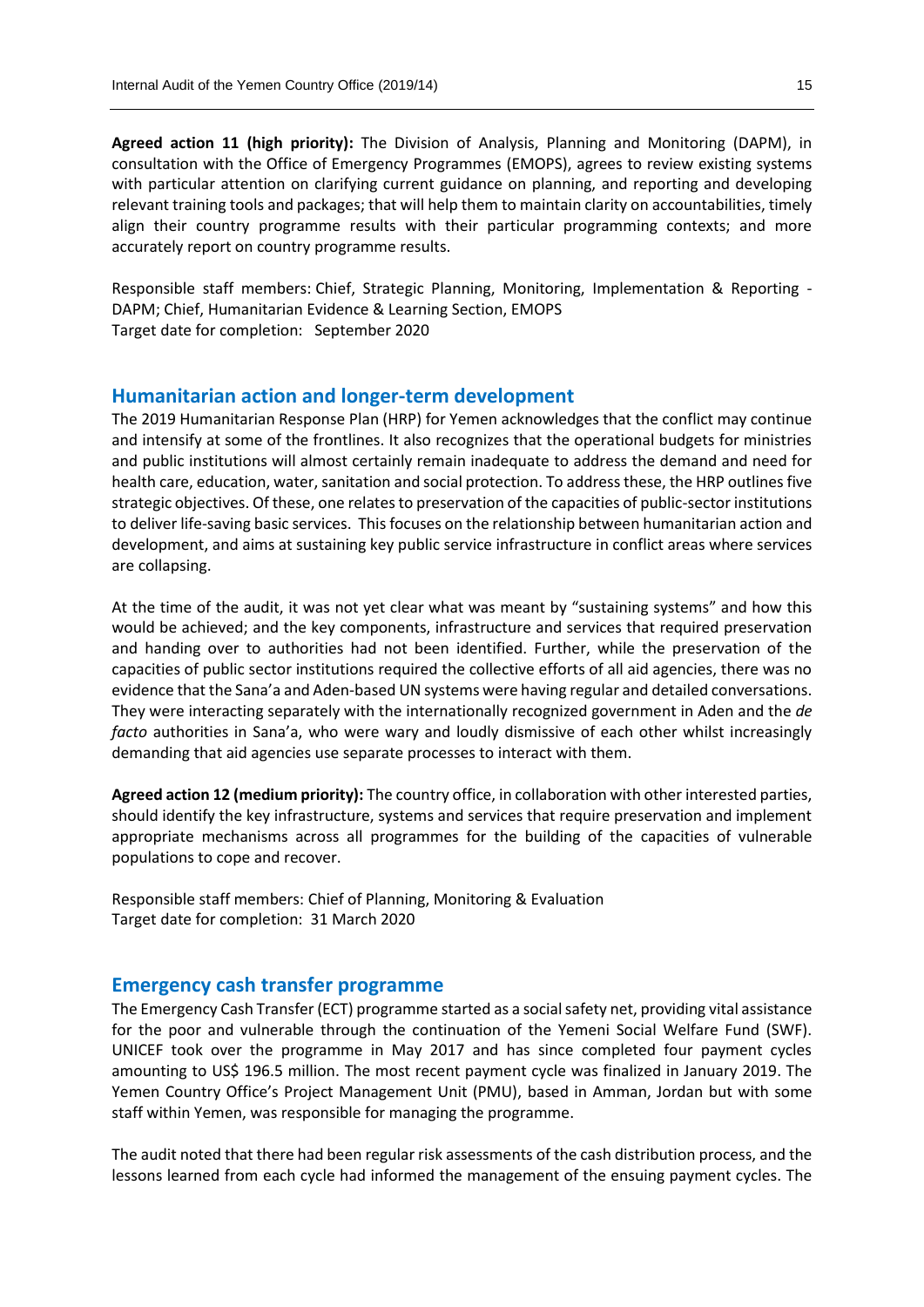office had implemented several mitigating measures following its risk assessments. However, the audit also noted the following.

*Beneficiary list:* Before the conflict started in 2015, the SWF provided cash assistance to 1.5 million beneficiaries, who at the time were identified as the most vulnerable in the country. The list of beneficiaries was prepared by the SWF in December 2014, prior to the current conflict, and had not been adjusted since UNICEF took over the programme, principally because the of limitations of the agreement between the donor and SWF, with no scope for UNICEF to adjust the list. The audit was not able to implement appropriate procedures to confirm the accuracy of the list, as the beneficiary data is confidential.

Since the onset of the conflict, the economic and social conditions in Yemen have deteriorated. This will have had a significant impact on individuals on the current list of beneficiaries, as well as many others that are not on the list. People whose circumstances have deteriorated may not be on the list; conversely, persons who have profited from the conflict may be. To achieve UNICEFs' objective of reaching the most vulnerable and marginalized, these changes of circumstances would demand periodic reviews and adjustments to the list of beneficiaries.

However, as stated above, this could not be done. This means that UNICEF is implementing this programme even though it does not fully meet its objective of reaching the most vulnerable and marginalized in delivering humanitarian assistance. The office should, with the support of the regional office and HQ, strengthen its advocacy for a more robust process of identifying the most the poor and vulnerable who would benefit from other emergency cash transfers. The office stated that the donor had been approached, but the rationale for not conducting a targeting exercise in the current context remains the same – that the agreement between the donor and the authorities is not to change the list.

*Payments:* The audit reviewed the payment process, as well as activities such as identity verification prior to disbursement of funds, and monitoring by UNICEF staff and third-party monitors (TPMs) to confirm that beneficiaries had received the correct amounts. Based on the review, the audit concluded that there were controls in place to ensure that the office has obtained assurances that beneficiaries had likely received the amounts earmarked for them.

However, the audit noted the need streamline the payment processes and opportunities to reduce transaction costs. The office made payments to beneficiaries through two banks, but this process typically involved at least four banks – i.e. two to make payments to beneficiaries and at least two guarantors. First the payment bank physically deposited a set amount with the guarantor. Then the PMU obtained a guarantee and remitted the aggregate amount to be disbursed to the beneficiaries to the payment bank. There was scope to streamline disbursements by eliminating the guarantors, and instead reimbursing banks for amounts disbursed to beneficiaries. The paying bank would then no longer be required to physically deposit funds with the guarantor. Instead, it would use that amount to pay the beneficiaries and later receive reimbursement from UNICEF.

*Data confidentiality:* There were Amman-based case managers (i.e. individuals who are responsible to examine complaints from beneficiaries). However, they had no specific signed confidentiality agreement or data-protection clause. Instead, there was just the regular clause in the standard consultancy contracts. This does not assure adequate protection of the personal data they handle.

*Outreach:* Before each payment cycle, the TPMs hired by the office conducted various activities to ensure beneficiaries were fully aware of the payment, and when and where it would be made. A review of the reports prepared by the TPMs showed that, on average, the awareness was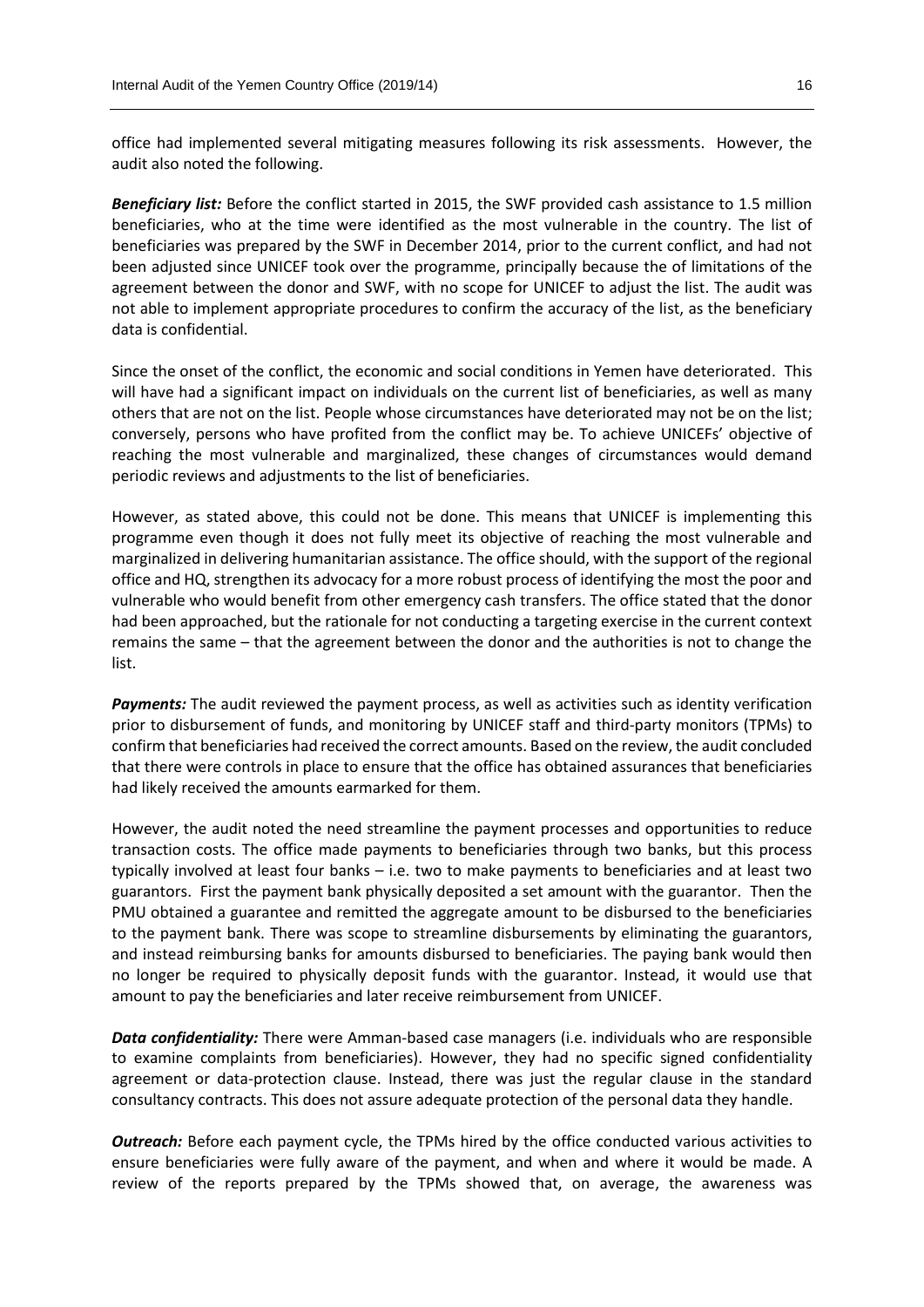approximately 30 percent for the four payment cycles, as compared to the target of 90 percent. The low awareness rate did not necessarily mean that beneficiaries were not paid, as the office reported an average disbursement rate of 87 percent for the first three cycles. However, the low awareness rate did mean that the disbursement process was not completed promptly.

# **Agreed action 13 (medium priority):** The office agrees to:

- i. Continue to engage in discussions on alternative options to ensure that those those who are economically disadvantaged but are not the Yemeni Social Welfare Fund list are also supported.
- ii. Explore an alternative payment system to reduce transaction costs, with due consideration of the impact on timing and costs.
- iii. Ensure there are appropriate clauses on data confidentiality in the consultancy agreements.
- iv. Undertake analysis of outreach activities and take measures to address causes of low beneficiary awareness.

Responsible staff members: Senior Project Coordinator Target date for completion: 30 September 2020

# **Programme assurance**

To provide reasonable assurance that partners are using funds provided to them by UNICEF as intended, UNICEF and certain other UN agencies have implemented the Harmonized Approach to Cash Transfers (HACT). This is a risk-based framework in which office carries out micro-assessments to determine the financial and procurement management capacities of particular partners, and uses the results to determine the type of funds transfer that will be used (direct cash transfer, reimbursement etc.). The micro-assessment will also be used to decide on the number and frequency of assurance activities. The latter include programmatic visits that assess progress of activities and report any constraints, spot checks of the partner's financial management, and audits.

The audit noted the following.

*Micro-assessments:* A micro-assessment is an overall assessment of the implementing partner's financial, operations and programme management policies, procedures, systems and internal controls. It is undertaken for implementing partners that are receiving US\$ 100,000 or more in a calendar year.

For 2017 and 2018, the country office had identified 90 implementing partners that needed to be micro-assessed. The audit reviewed the micro-assessment reports for a sample of 16 of the partners and found the office had not shared the reports with five of them. This meant the partner may have been unaware of any procedural or control issues identified in the report, and was thus less likely to address them.

*Assurance activities:* The HACT guidelines require a certain level of assurance activities. The audit found that, in 2017, there were cash transfers worth US\$ 8 million that did not trigger spot checks when they should have done. Likewise, there was a total amount of US\$ 1.6 million that should have been covered by programmatic visits but was not.

The audit also noted weaknesses in the office's response to the findings from assurance activities. For example, for four partners (two with high-risk ratings), with total cash transfers of US\$ 17 million in 2018, the spot checks had reported significant adverse findings. But there were no enhanced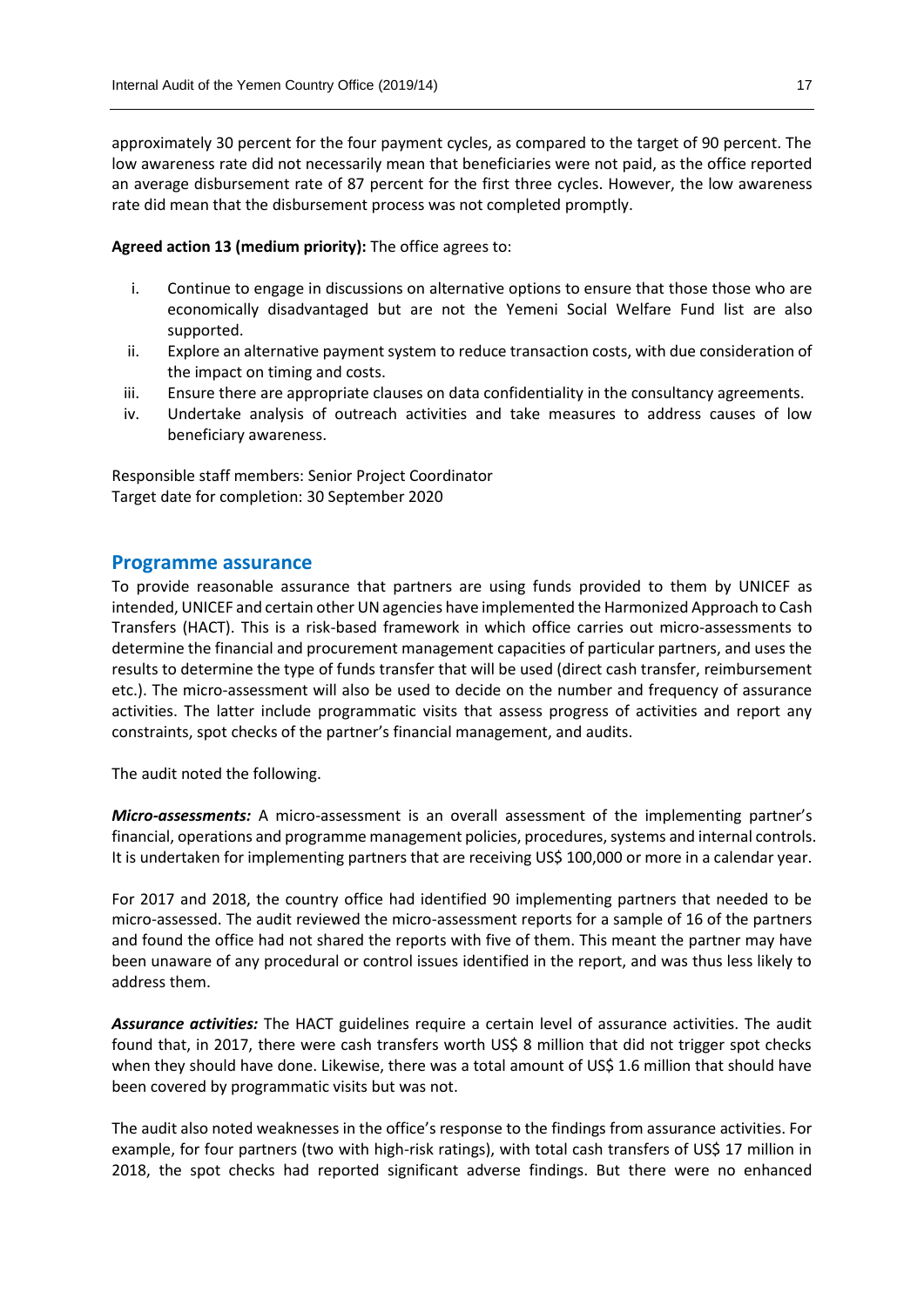assurance activities, follow-ups or consideration of change in the type of funding. Similarly, in 2018 two audit reports had qualified audit opinions, with significant high-priority findings – but there was no evidence of further discussions as to whether the risk rating of the partner and assurance activities should be adjusted. This suggested that the office's HACT implementation was not really focused on risk, although this is an important principle of the HACT system.

*Follow-up:* The office has established a mechanism called "Action Tracker" to record and follow up findings from assurance activities. However, for 10 out of the 16 partners sampled by the audit, not all assurance findings were recorded in the Action Tracker. Where the findings had been recorded, there was no timely follow-up action for four of the sampled partners, two of which were rated high risk. Further, the basis on which the office closed the recommendations was not recorded.

UNICEF is introducing online tools, called eTools, to be used for tracking certain activities, including HACT assurance activities. The Yemen Country Office stated that they had launched eTools in 2019 and had started using it to record the 2019 findings. However, this meant the office wasrecording and tracking the findings in two parallel systems, which not only increased the workload of staff but also increased the complexities of monitoring and tracking and the risk of error.

In general, however, the HACT assurance activities reflected UNICEF's guidance, and the implementation rate of those planned had been improved since the previous OIAI audit of the office in 2017, with the office surpassing targets for audits and spot checks in 2018. There was still scope for improved risk-focused prioritization of activities and follow-up of findings, and decisions to change the selection of funds transfer type where appropriate.

**Agreed action 14 (medium priority):** The office agrees to ensure that all issues arising from HACT assurance activities are tracked and prioritized, and adequate records kept for actions taken. There should be periodic review of the tracked findings and their implications for the partners concerned. Also, where appropriate, the office should share the results of the assurance reviews and microassessments with the partner for their action.

Responsible staff members: Chief of Planning, Monitoring & Evaluation Target date for completion: 31 December 2019

# **Third-party monitoring**

Since 2015, the office had used third-party monitors (TPMs) in hard-to-reach parts of the country. The purpose of TPMs is to verify the implementation of activities by partners and report to the office in a specific format so that it can take corrective actions as necessary.

The audit noted, and the office concurred, that information received from the TPMs was sometimes inaccurate. The reported information sometimes failed to accurately reflect the situation on the ground. The audit also noted the following.

*TPM monitoring tools:* The audit confirmed that the tools provided to the TMPs to collate information and report were too many number (approximately 35 in total). The tools were also complex and the TPMs appeared to lack technical skills and capacity to use them effectively. Regarding the collation of information, the TPMs were required to: assess the implementation of activities and achievement of results; verify targeting quality and interventions coverage; assess beneficiaries' satisfaction; and assess whether an activity could be said to "do no harm". The office said that TPMs were provided with training. However, both staff and partners agreed on the need to improve the quality of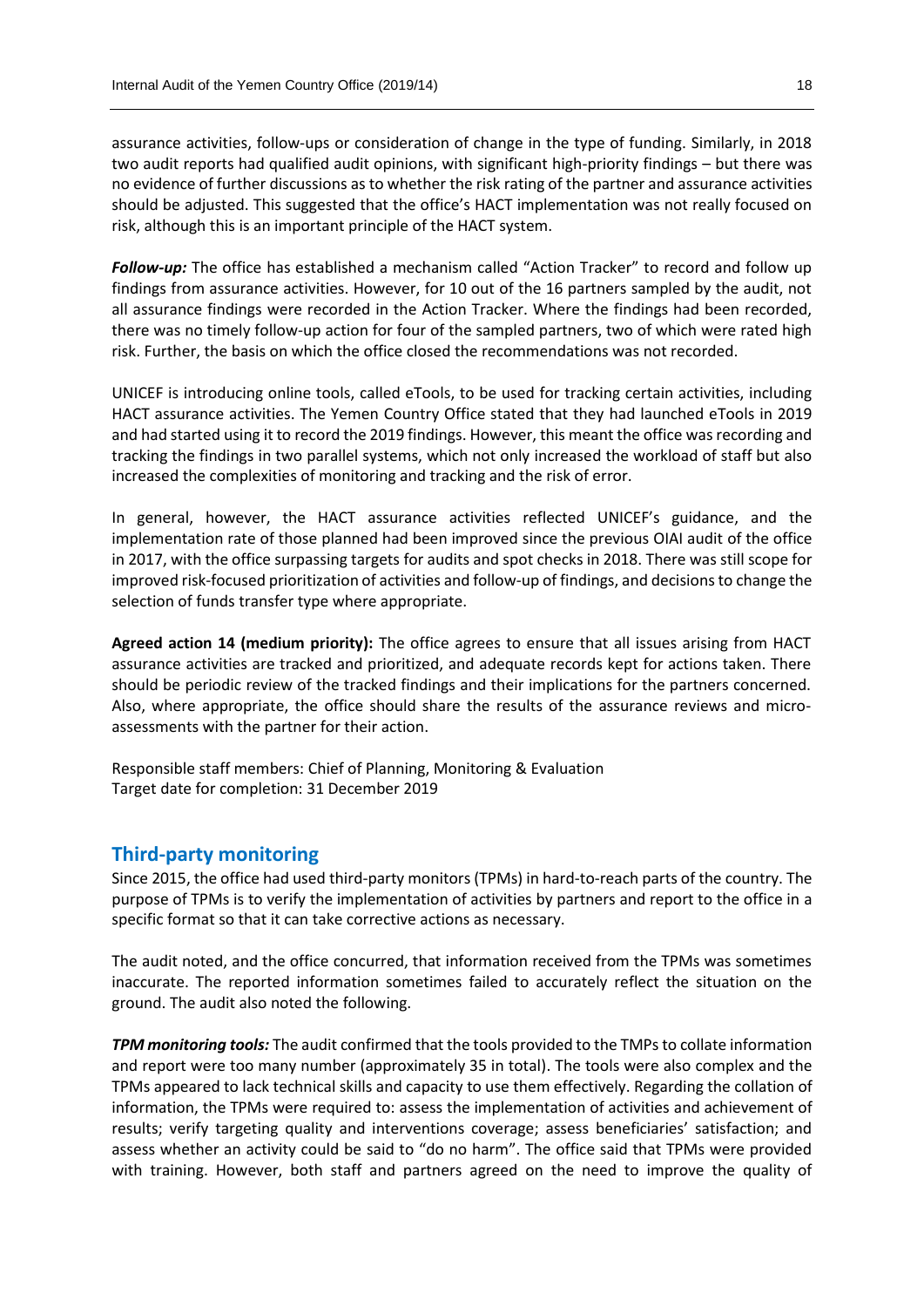information received from TPMS. This may be achieved by consolidating the monitoring tools used, reviewing them periodically to ensure their relevance, and making sure the TPMs have the capacity to use them.

*Reporting by TPMs:* Field offices and implementing partners are the primary users of TPM reports and are responsible for implementation of the remedial actions recommended in them. The audit noted, however, that TPMs were required to send their reports directly to the Planning, Monitoring and Evaluation (PM&E) section in Sana'a without copying the concerned field offices. The PM&E section sent them on to the field offices later, but sometimes only when the field office requested them. As a result, remedial actions were sometimes not undertaken promptly. Three partners told the audit that delays in informing them of the issues found by the TPMs delayed urgent remedial action.

The delays in providing the reports may also have a negative impact on the quality of decisions made by field offices. For example, funds could be transferred to an implementing partner whose financial controls had been noted as weak. By the time the report came back to the field office, that same partner might have received another tranche of funding.

*Addressing potential conflicts of interest:* There were only two institutional contractors that were responsible for outsourced services such as call centre operators, field consultants, facilitators, case management assistants, HACT-related assurance providers (i.e. spot checkers and auditors) and thirdparty monitors. The audit appreciates that using the same TPMs to conduct spot checks, programmatic visits and audits of the same partner may provide good opportunity for effective and efficient assurance activities. It could also result in better cross-checking of issues identified from the various assurance activities. However, there was a risk that these contractors might use the same personnel for activities such as spot checks, programme visits and audits. This may diminish the objectivity of the assurance activities. The office had not yet taken specific measures to mitigate this risk. It said it was in the process of reviewing its long-term arrangements for third-party monitoring.

*Monitoring framework:* UNICEF offices monitor programme implementation through several mechanisms. Some monitor progress on activity implementation, while others are assurance activities that are part of the HACT framework (see observation *Programme assurance*, above). However, there is considerable crossover between the two, as HACT includes programmatic visits. Given that there were 434 planned monitoring visits of one type or another in 2018, there was potential for coordinating the different types of monitoring and assurance activities, both to reduce costs and to increase assurance. Some type of framework that included both would assist with this.

It would also improve the consolidation of information derived from the monitoring and assurance activities. Such an overarching framework would assist in rationalizing the programme of visits, allow a coordinated effort to address data quality, and increase real-time feedback. Further, a better overview of the information coming from monitoring would assist risk management in programmatic activities.

**Agreed action 15 (high priority)**: The office agrees to:

- i. Implement a comprehensive system that enables complementarity of monitoring and assurance activities, and ensures the findings and recommendations resulting from these activities inform programming.
- ii. Review and, as necessary, streamline tools provided used by third-party monitors for collating and reporting information, with due regard to capacities of the monitors.
- iii. Implement systems that ensure that TPMs reports are promptly made available to field offices and to the implementing partners concerned.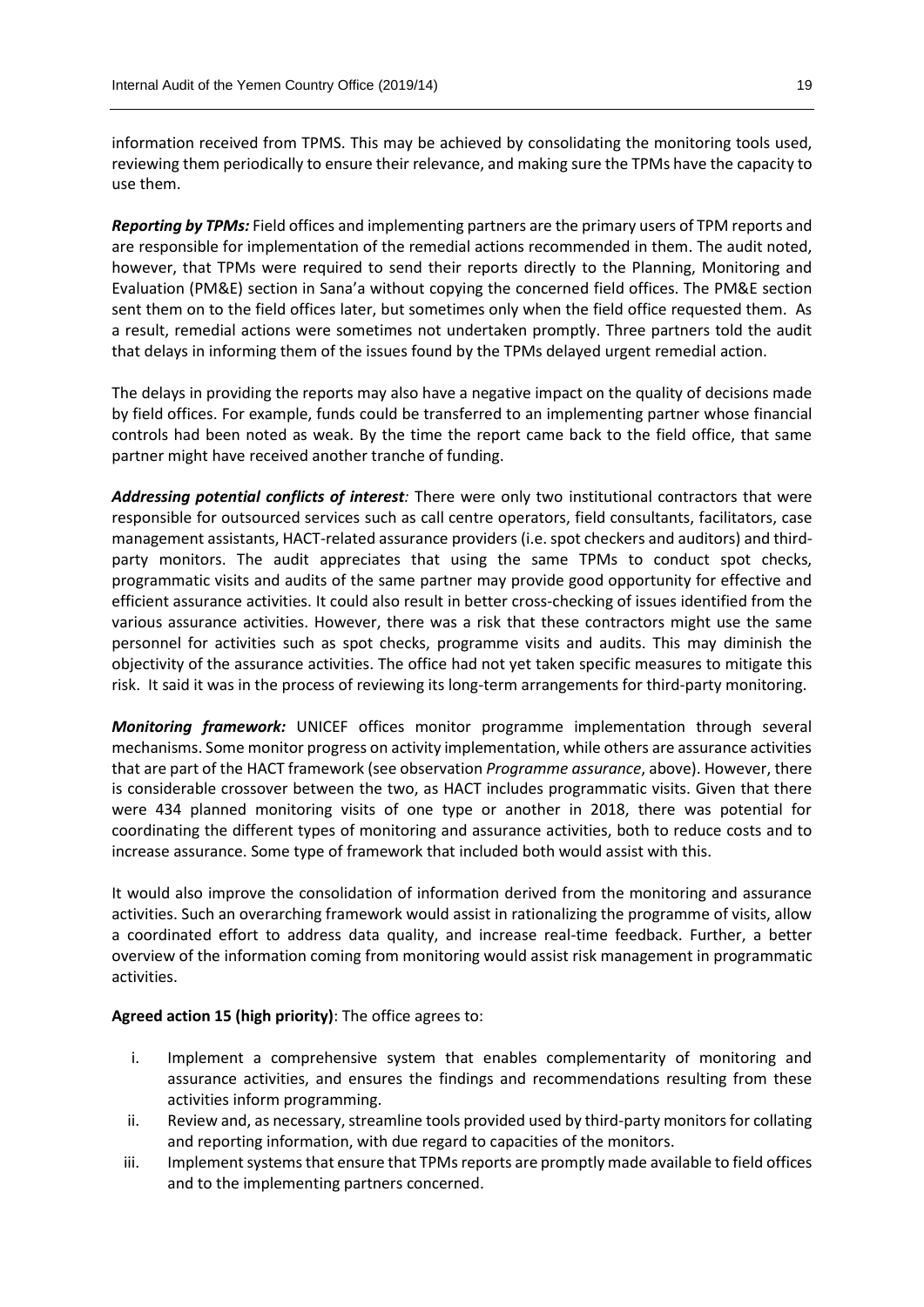iv. Implement specific monitoring procedures that reduce scope for the use of the same personnel to both implement activities and conduct HACT-related assurance, including spot checks, audits, and programmatic visits; and ensure the effectiveness of HACT activities.

Responsible staff members: Chief of Planning, Monitoring & Evaluation Target date for completion: 31 October 2019

# **Accountability to affected populations (AAP)**

The Inter-Agency Standing Committee<sup>12</sup> defines AAP as "An active commitment to use power responsibly by taking account of, giving account to, and being held to account by the people humanitarian organizations seek to assist". It is further defined as putting "communities and people at the centre of humanitarian action and promoting respect for their fundamental human rights underpinned by the right to life with dignity, and the right to protection and security as set forth in international law". UNICEF requires officesto enforce this accountability systematically across sectors. The audit sought assess how the Yemen Country Office had operationalized its AAP commitments. The following was noted.

*Community-based feedback mechanisms (CBFM):* The country office had not embedded AAP and CBFM in it programmes as it did not have a plan for doing this. Such a plan of action would identify the appropriate outreach and feedback mechanisms for the different communities in the Yemeni context.

The audit obtained information from some implementing partners on how they were obtaining feedback from beneficiaries. The channels used by the partners included: collection of feedback during immunization campaigns; programme site visits; local water committees; and some targeted survey activities (for example on Nutrition). The office also had a call centre specifically for beneficiaries of the Emergency Cash Transfer (ECT) project. In general, the feedback mechanisms were disparate, and it was not clear whether the feedback received was being used to adjust programmes.

*Protection from Sexual Exploitation and Abuse (PSEA):* UNICEF recognises that sexual exploitation and abuse of crisis-affected populations committed by humanitarian actors constitutes the most serious breach of accountability by the humanitarian sector. PSEA is a distinct subset of commitments under AAP. The audit did not find any strong system in place for obtaining and addressing PSEA complaints.

Overall, the audit found no cohesive and integrated approach to AAP and PSEA.

**Agreed action 16 (high priority):** The office agrees to take appropriate action to ensure that accountability to affected populations and measures on protection of the population from sexual exploitation and abuse are embedded in its programmes, and that feedback received from community-based feedback mechanisms are used to further inform its programming.

Responsible staff members: Deputy Representative, Chief of Communication for Development and AAP and PSEA focal points.

Target date for completion: 31 October 2019

1

<sup>&</sup>lt;sup>12</sup> The Inter-Agency Standing Committee was set up in the 1990s by UN and non-UN bodies to coordinate humanitarian aid in emergencies. See [https://interagencystandingcommittee.org/.](https://interagencystandingcommittee.org/)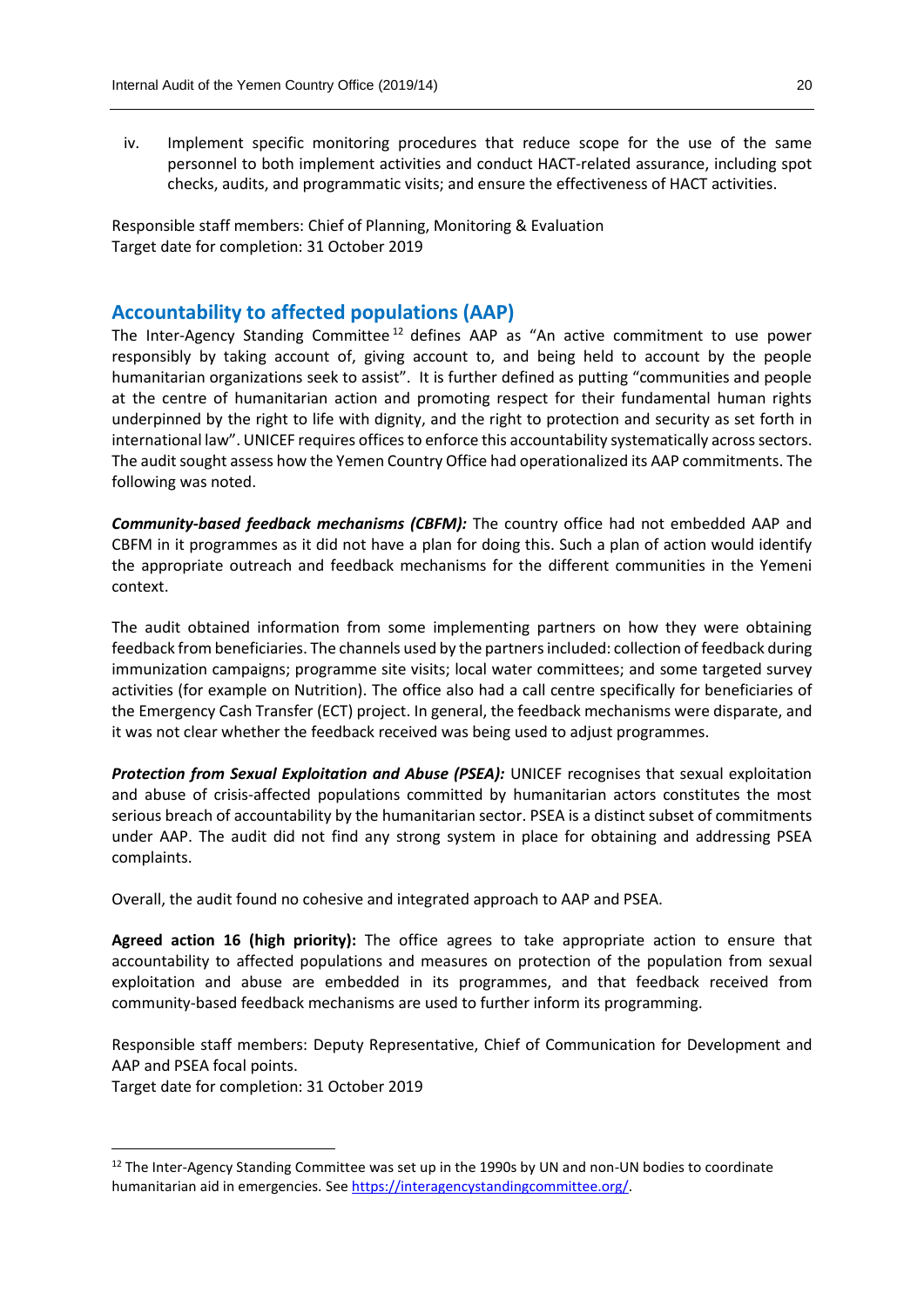# **Contracting for services**

The total value of services contracted for in 2017-2018 was US\$ 297 million. The office also had 45 long-term arrangements during this period, encompassing services for warehousing, human resources, and third-party monitoring.

The audit noted that the office generally complied with UNICEF's controls for competitive tendering, with due regard for value for money and with technical evaluations of proposals received. Controls of this type were outlined in the country office's standard operating procedures for contract review.

However, the audit also noted the following.

*Potential conflicts of interest:* The institutional contracts for outsourced services, such as the provision of human resource services (for the call centre, field consultants, facilitators and case management assistants) and third-party monitors, were spread between only two service providers. This could lead to conflicts of interest, especially regarding provision of technical services and objective independent monitoring, if the same personnel were used for these activities (for example spot checks, programme visits and audits).

*Tendering for services:* The Project Management Unit undertakes its contracting separately from that of the country office. During the period under review, its contracts were approximately 63 percent of the value of all country office contracts. In November 2017, it had conducted a market survey to identify and shortlist potential vendors for key services (such as payment agencies and third-party monitoring, amongst others). Expressions of Interest were invited through different channels and were evaluated in March 2018.

After the potential candidates were shortlisted, a request for proposals was issued, giving nine calendar days to respond for most of the tenders. UNICEF procedures require that suppliers be given a minimum of 7-10 days to respond. The audit noted that for some key services, few proposals were received. For example, the tender for facilitators received two proposals, and the one for third-party monitors received only one. This may be because, given the complexity and value of most of the services required, the bid period might have not been sufficient.

*Contract review committee (CRC):* An office's CRC is an advisory body that is intended to provide a competent, independent and unbiased review of the process leading to proposed award recommendations. The Yemen Country Office's procedures included the preparation, by the CRC secretary, of notes for the record (NFR) as part of CRC submissions. The purpose of these is to document the CRC submission process by providing more detailed background, processes and rationale to support the decision made, and leave a clear audit trail.

The audit noted that in five cases submitted to the CRC, the authorized official (the Representative) approved both the CRC recommendation and the NFR. In three out of the five cases, the authorized official approved the NFR before approving the CRC recommendation. In one case, one CRC committee member also approved the NFRs. The advance approval of the NFRs before the CRC recommendation(s) may influence the review of CRC members, and the approval of the CRC recommendation by the same authorized official may constitute a conflict of interest.

Overall, the audit review did note that CRC deliberations were generally adequate and undertaken in a structured manner. However, the above issues point to the need to improve the CRC's adherence to its own established procedures.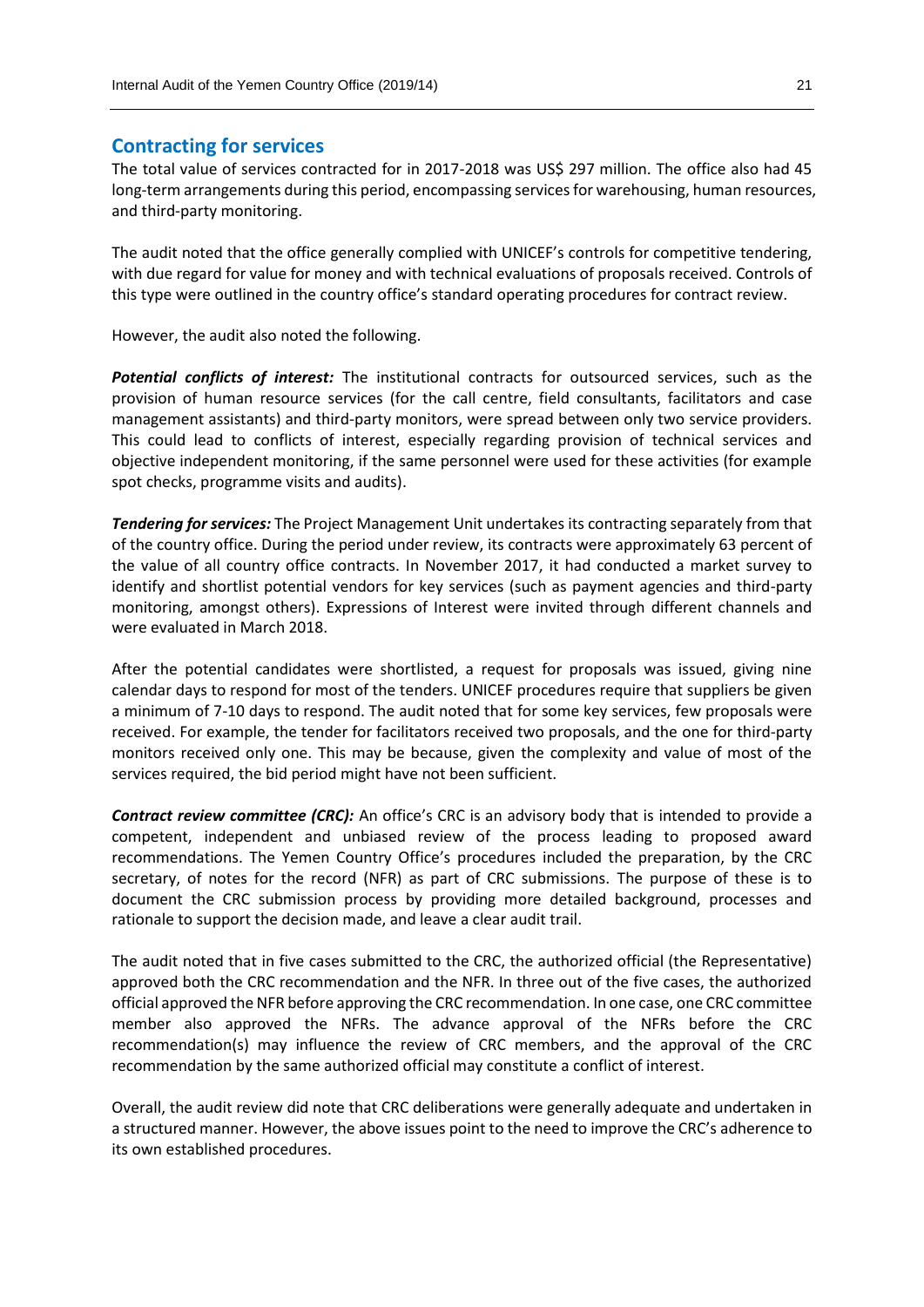*Contracting:* Contracts are usually legally binding only when signed by both parties, and their implementation should not start before signature. UNICEF offices are therefore required to ensure that contractors do not start work before the contracts are signed (or before their start date). However, the audit noted that 162, or 28 percent, of the 586 contracts issued during 2017 and 2018 were signed after the contractors had commenced work. The audit checked a sample of 19 contracts and confirmed that in nine cases, signing of the contracts took place after start dates (three days in one case – but 196 days in another). The country office said that a number of these instances occurred because responsible staff were on rest and recuperation, but the matter was regularized as soon as they returned.

*Contract management:* Country offices are required to regularly monitor the implementation status of contracts. The audit noted that in two (amounting to approximately US\$ 1 million) out of 16 contract samples, contractors continued to provide services although the contracts had expired. In one case, a *post facto* CRC review took place six months after contract expiry.

In another contract, the design and construction of a structure had security implications. However, construction work had begun without prior review or approval from the security unit on the bill of quantities and designs, and without United Nations Department of Safety and Security (UNDSS) approval. When the adjustments after the initial security assessment were not properly implemented, the security unit conducted a second security assessment and recommended additional adjustments to the bill of quantities and design. The two adjustments to the contract resulted in cost increase of US\$ 147,718, a 49 percent increase from original contract.

**Agreed action 17 (medium priority):** The office agrees to take a risk-informed approach to contracting that:

- i. Entails internal oversight over the number and extent of services provided by individual vendors as well as the institution of firewalls between the services they provide, to prevent conflicts of interest arising.
- ii. Ensures that security requirements are addressed prior to commencement of work where necessary.
- iii. Ensures sufficient time is given for tendering processes for complex and high-value services.

Responsible staff members: Supply and Logistics managers. Target date for completion: 31 October 2019

# **Procurement and supply management**

The total value of supplies procured during 2017-2018 was US\$ 221 million, representing 30 percent of the total programme throughput. The supplies procured centrally by UNICEF's Copenhagen-based Supply Division amounted to US\$ 147 million – these mainly included nutrition items, vaccines, etc. Locally procured supplies amounted to US\$ 74 million; the major ones typically included basic hygiene water kits, jerry cans used by beneficiaries to fetch water, soaps, school kits, fuel, furniture, and other items. The audit covered local procurement activities and did not cover procurement of supplies by the Supply Division and elsewhere. However, it did cover the management of all supplies, including those. It also covered supply and distribution planning, and end-user monitoring.

The audit reviewed of a sample of 16 contracts (worth US\$ 19 million) and seven long-term arrangements, and found that the supplies were procured locally through competitive bidding and procurement processes. However, the audit also noted the following: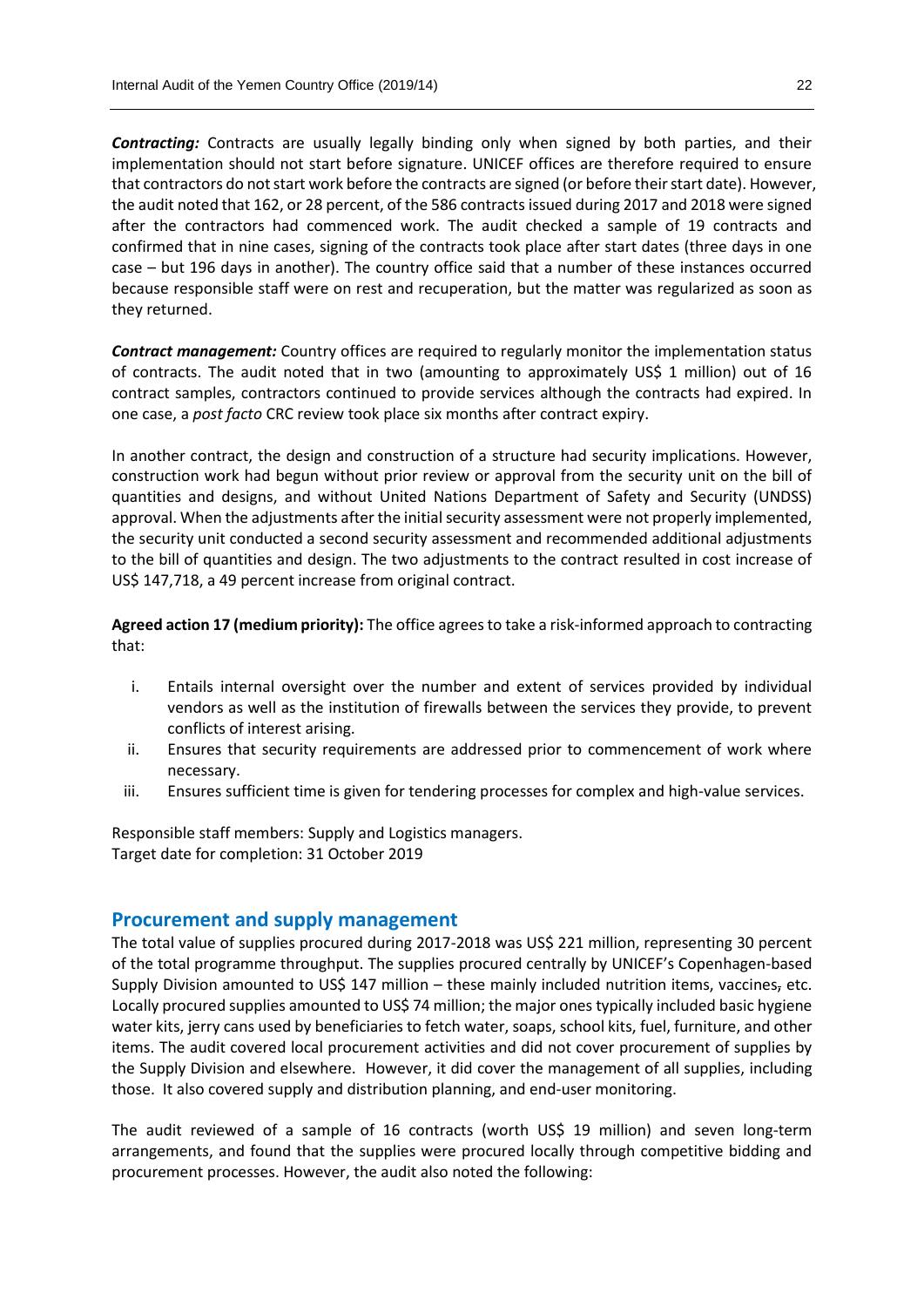*Supply planning:* Adequate planning for programme supplies ensures the right quantity and quality of items are available when needed, reducing inventory carrying costs (storage and security, spoilage, theft, diversion, etc.). It is essential that there is a supply plan that combines regular programme and contingency stock requirements to clearly define the minimum and re-order levels.

The office had prepared supply plans for 2017 and 2018 and a comprehensive Preparedness Stock Plan for 2019. However, the 2018 supply plan did not have all the supplies required for programme implementation for the year (it only listed US\$ 9 million-worth of supplies),and was therefore not sufficient to inform timely and efficient procurement. In addition, supply requests used for procurement purposes were generally not based on an analysis of available stock in the warehouses, contingency-stock levels, or goods in transit. The audit found that requests to procure supplies were more driven by the impending expiry of grants, some of which had specific conditions on supplies not being delivered beyond the grant expiry date.

Overall, there was no comprehensive supplies planning based on a clear programme supply needs assessment that informed sourcing decisions, analysis of turn-over of items in warehouses, warehousing capacity, etc. This affected both general stock levels and contingency stocks; it also affected timely delivery of supplies for planned activities.

*Distribution planning:* There were no supplies distribution plans in some cases. There was thus a risk of distribution of supplies to communities where the need for them either did not exist or was not compelling. A good distribution planning requires improved collaboration between the supply and logistics and the programme sections.

*End-user monitoring:* Some monitoring on the usage and appropriateness of supplies was being undertaken through third-party monitoring and programme visits. However, the frequency and depth of monitoring were not readily evident. Further, the audit found no evidence that appropriate action was being taken to address the deficiencies identified in the monitors' end-user reports. For example, quantities of supplies received in the health facilities did not match the distribution plans (where these existed), which would indicate diversion of supplies. However, there was no evidence of action taken to address these discrepancies. TPMs also found vaccines were not always kept in the cold boxes at the standard temperature ranges.

The office told the audit that it had recently implemented supply end-user monitoring; however, it was too early to assess its efficacy.

### **Agreed action 18 (high priority):** The office agrees to:

- i. Undertake a comprehensive review of its supply-chain management and implement measures for adequate planning for procurement and distribution of supplies.
- ii. Put in place a system that prioritizes and follows up weaknesses identified in the third-party monitoring reports on the distribution, storage, and handling of supplies.

Responsible staff members: Deputy Representative, Section Chiefs and Senior Supply & Logistics Manager

Target date for completion: 31 December 2019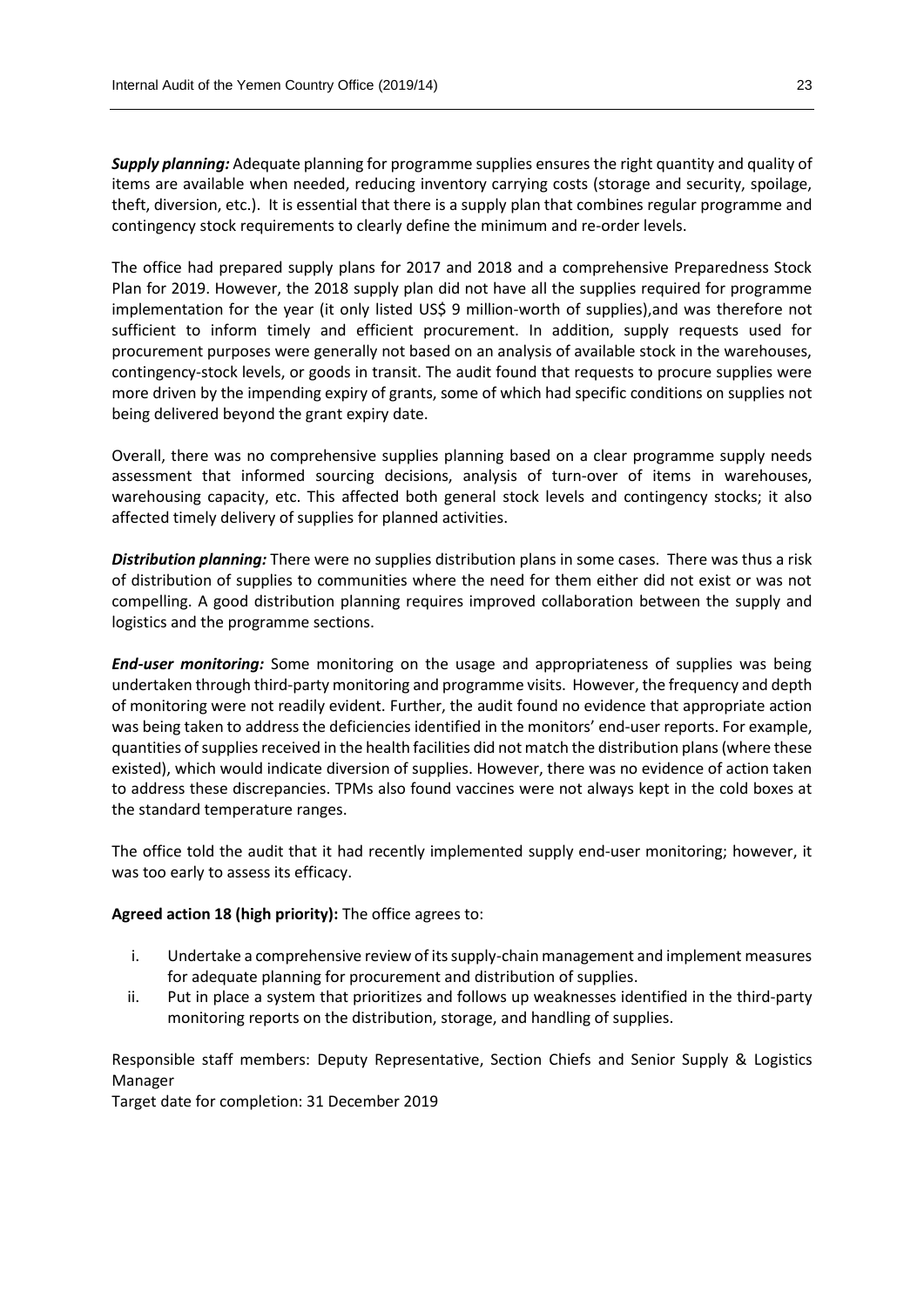#### **Inventory management**

UNICEF maintained five warehouses, one at each zone office. The total value of stock in the five warehouses was approximately US\$ 28 million at the time of audit. The audit noted the following.

*Inventory management:* At the time of audit, seven percent of the stock in the warehouse had been there over a year, and 34 percent had been there for more than six months. Included in the stock were perishable items such as therapeutic food and doxycycline. Although there were reports on inventory levels that include the aging of stock, there was no evidence that these were regularly reviewed and used to make informed decisions such as those related to expired items, fast/slow-moving items, or procurement.

The office stated that it needed to maintain six months' worth of contingency stocks, given the prevailing bottlenecks in logistics. However, there was no evidence that the current warehouse capacity (currently 20,000 square metres of rented storage) was based on an analysis of the stock turnover ratio. Such an analysis would have provided a clearer indication of the level of supply consumption (peaks and troughs) throughout the year.

*Contractors' oversight:* The office had outsourced the management of its warehouses to two companies. The office stated that inventory management was performed in VISION<sup>13</sup> and its staff were responsible for telling the contractor what to issue and from which batch. Programme sections were responsible for ensuring there was clarity in responsibilities for the management of programme supplies. UNICEF staff also performed the annual physical counts.

However, there were no clear measures for the oversight of inventory management. The office also needed to strengthen oversight over the warehouse contractors and assess the risks of maintaining high stock levels in conflict zones.

#### **Agreed action 19 (medium priority):** The office agrees to:

- i. Review the adequacy of overall storage capacity in light of the storage requirements for the ongoing activities (including requirements such as temperature-regulated supplies and contingency stocks). This analysis should be performed within the supply-chain management review suggested in agreed action 16.i, and should take into consideration supply lead times, goods in transit and forecast programme requirements.
- ii. Put in place clear measures for the oversight of contractor warehouses and the necessary capacity building of their staff.

Responsible staff members: Section Chiefs and Senior Supply & Logistics Manager Target date for completion: 31 October 2019

# **Business continuity plan**

**.** 

Yemen is a high-risk environment, and the country office operates in some parts of the country that are classified as very high risk. A robust business continuity plan (BCP) that is well managed and consistent is an absolute imperative.

Since the last update of the office's BCP in November 2018, a number of changes had occurred that had not yet been reflected in it. These included the updated composition of the Country Management

<sup>&</sup>lt;sup>13</sup> UNICEF's management system (VISION is a contraction of Virtual Integrated System of Information).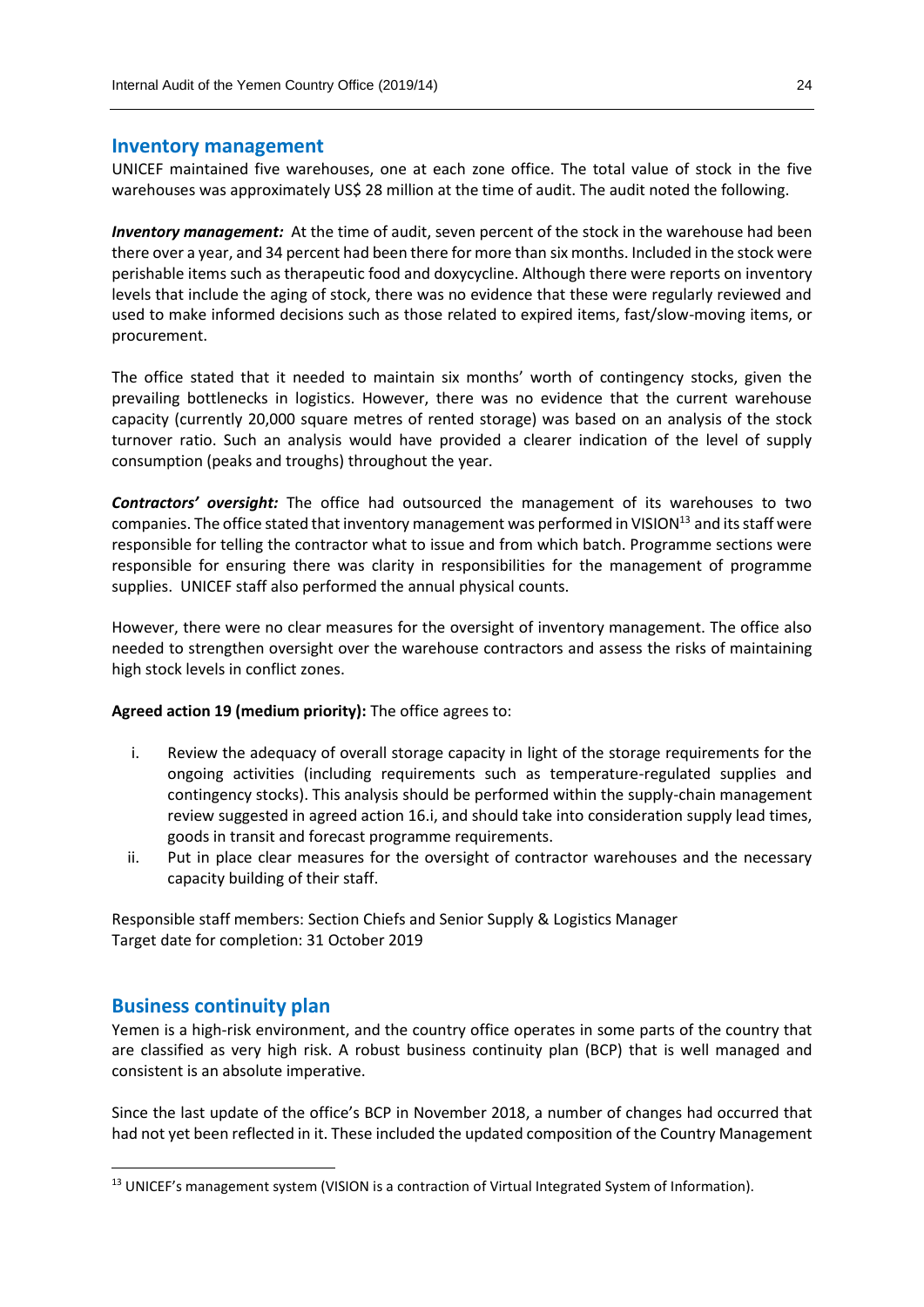Team, and critical operations staff and their alternates; and the updating of evacuation locations for international staff. In respect of evacuation points from Sana'a, the BCP still listed Hodeidah although this is no longer an option, given its current high-risk status. Other missing components included key elements such as vital records that had not been clearly defined.

For business continuity, offices should consider all existing risk assessments and focus on those risks that can affect operations. For example, the office had developed four potential scenarios for the continuation of its programmes, as part of its Programme Strategy Notes. However, the BCP outlined different scenarios under which critical processes and functions had to be continued. The office needed to ensure that its BCP took into adequate consideration the potential business continuity implications of all relevant risk assessments.

A recent partial test of the BCP in March 2019 had yet to be documented and reflected in the BCP.

**Agreed action 20 (medium priority):** The office agrees to update its business continuity plan in line with the high-risk context and ensure that all relevant staff are familiar with their rolesshould the plan need to be put into action.

Responsible staff members: Operations Manager – Quality Assurance Target date for completion: 31 December 2019

# **Cluster coordination structures**

UNICEF was leading the Nutrition, WASH<sup>14</sup> and Education clusters, as well as the Child Protection Area of Responsibility (AoR) under the Protection cluster. The audit focused particularly on UNICEF's role as a lead cluster agency and how it functioned within the inter-cluster coordination mechanisms. The following was noted.

*Cluster structures:* UNICEF had recruited international professionals as cluster coordinators for WASH, Nutrition and the Child Protection Area of Responsibility, while there was a national officer leading the Education cluster.

Unlike other clusters, the Nutrition cluster had not only a cluster coordinator, who was from UNICEF, but a 'roving cluster coordinator', who was also a UNICEF staff member. This is a role originally devised by UNICEF; in effect, it is a deputy cluster coordinator who is geographically mobile, giving help and leadership to other cluster partners in the field. The roving coordinator role does inject more resources into the clusters, but it also increases the supervisory duties of the coordinator, and creates an unnecessary layer between the decision-makers and the field. Further, it means the funding for coordination roles become the sole responsibility of UNICEF, instead of being shared. The other clusters instead had co-leads from other organizations. This enables a sharing of responsibilities; it also means there are diverse views feeding into the coordination role, as well as more objectivity.

*Sub-national coordination:* The coordination structures at field level consist of UNICEF staff at varying grades, who wear two hats – their cluster role, and their sectoral UNICEF one. Staff and partners across all clusters complained of the lack of objectivity when a staff member 'double-hats'. This was especially so where there was no co-lead.

The audit also noted inconsistency in the extent to which the cluster coordinators' roles were defined.

**.** 

<sup>14</sup> Water, Sanitation and Health.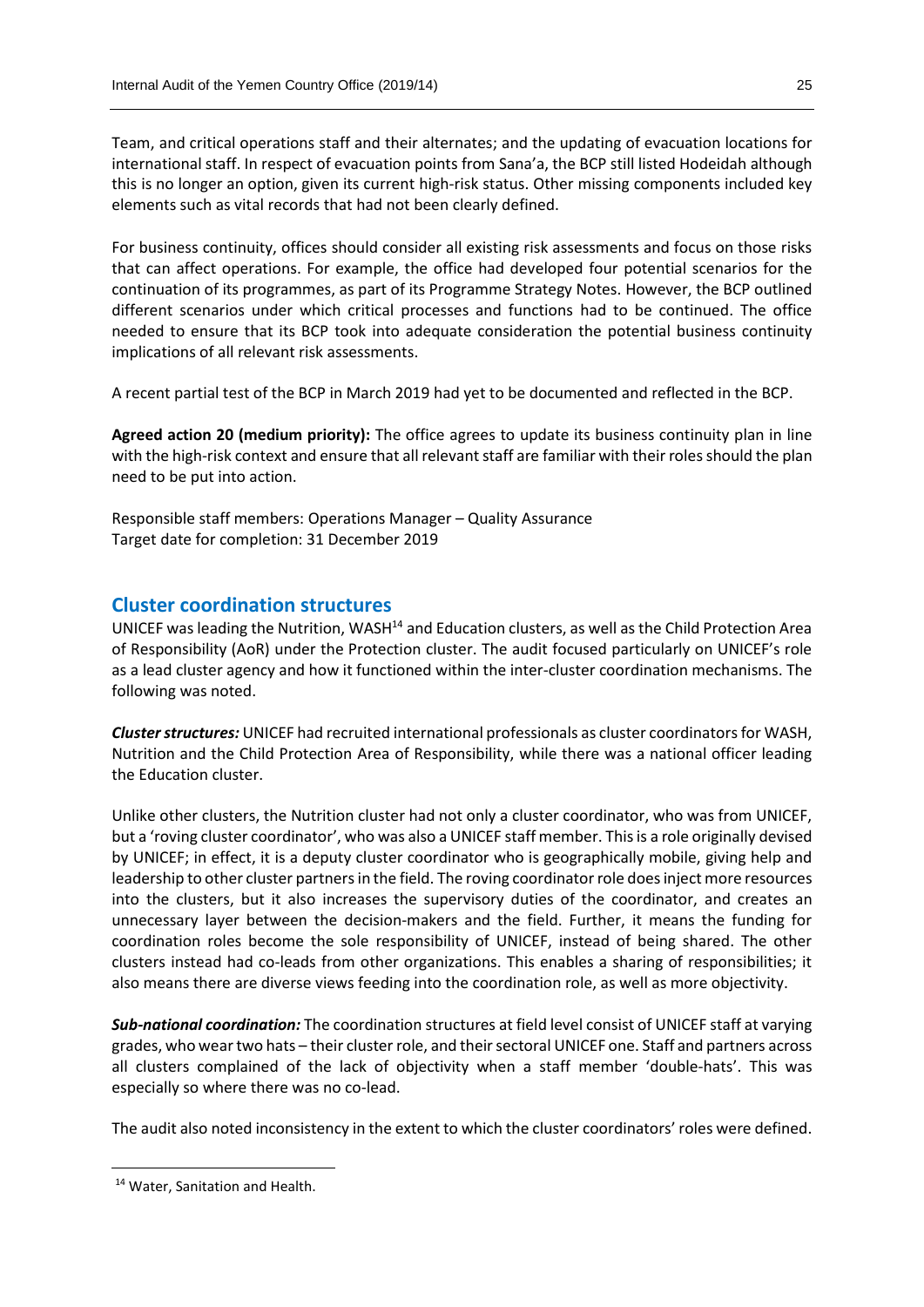Some clusters provided ToRs or minimum requirements for the role; others did not. Clarity was needed on this, the more so as the UN has now agreed to increase operations and increase the number of staff in the south, where they would have less easy access to the centre. This made it more pressing that the form of all the sub-national coordination structures – their capacities, role and responsibilities and reporting lines – be enhanced and clarified.

*Inter-cluster coordination mechanisms:* Emergency forums are a key part of the governance structures of the humanitarian response. To derive adequate benefits from these fora, the office needs to have a clear understanding of the purpose of each and identify staff at the appropriate levels and with relevant technical skills to participate in them. There were several fora - some were relatively formal, with terms of reference (ToRs) and minutes; others were less so. The office was unable to confirm to the audit main agenda items covered in these forums, their frequency, or who was representing UNICEF.

**Agreed action 21 (medium priority)***:* The office agrees to, in consultation with the cluster co-leads:

- i. Clarify and review the capacities and responsibilities of the sub-national coordinators, to ensure they are aligned with sector coordination accountabilities, and have a clear link to the accountable UNICEF cluster lead.
- ii. Put in place terms of reference (ToRs) for the sector coordinators that 'double-hat'. The ToRs should outline the key responsibilities of the additional roles, and clarify the accountabilities between sector focal points and UNICEF programme roles.
- iii. Clarify responsibility for participation in all emergency for a, so as to derive maximum benefit from them.

Responsible staff members: Chief of Field Operations Target date for completion: 31 October 2019

# **Staff wellbeing**

1

The UN's High-Level Committee on Management (HLCM)<sup>15</sup> has committed itself to ensuring that UN personnel remain physically and psychologically safe, under what has been termed "Duty of Care for UN personnel while operating in high-risk environments".

In March 2016, the HLCM established a cross-functional inter-agency Task Force chaired by the Deputy High Commissioner for Refugees (UNHCR), and co-chaired by the Deputy Executive Director of Management (UNICEF), to implement a set of deliverables that cover psychosocial support, health, human resources and administration, and safety and security. As these standards are being applied across the UN system in high-risk environments, including by UNICEF, the audit used these standards against which to review the issues that affect staff wellbeing in the high-risk environment. It noted the following.

*Pre-deployment guide and training:* UNICEF had pre-deployment guidance in place and the country office had a comprehensive induction package to supplement this. However, there were no mechanisms to provide continuous support and training to managers serving in high-risk environments. This is particularly important in politically sensitive contexts.

<sup>&</sup>lt;sup>15</sup> A UN-wide body that looks for ways of simplifying the UN's business procedures and making them more efficient. See [https://www.unsceb.org/content/hlcm.](https://www.unsceb.org/content/hlcm)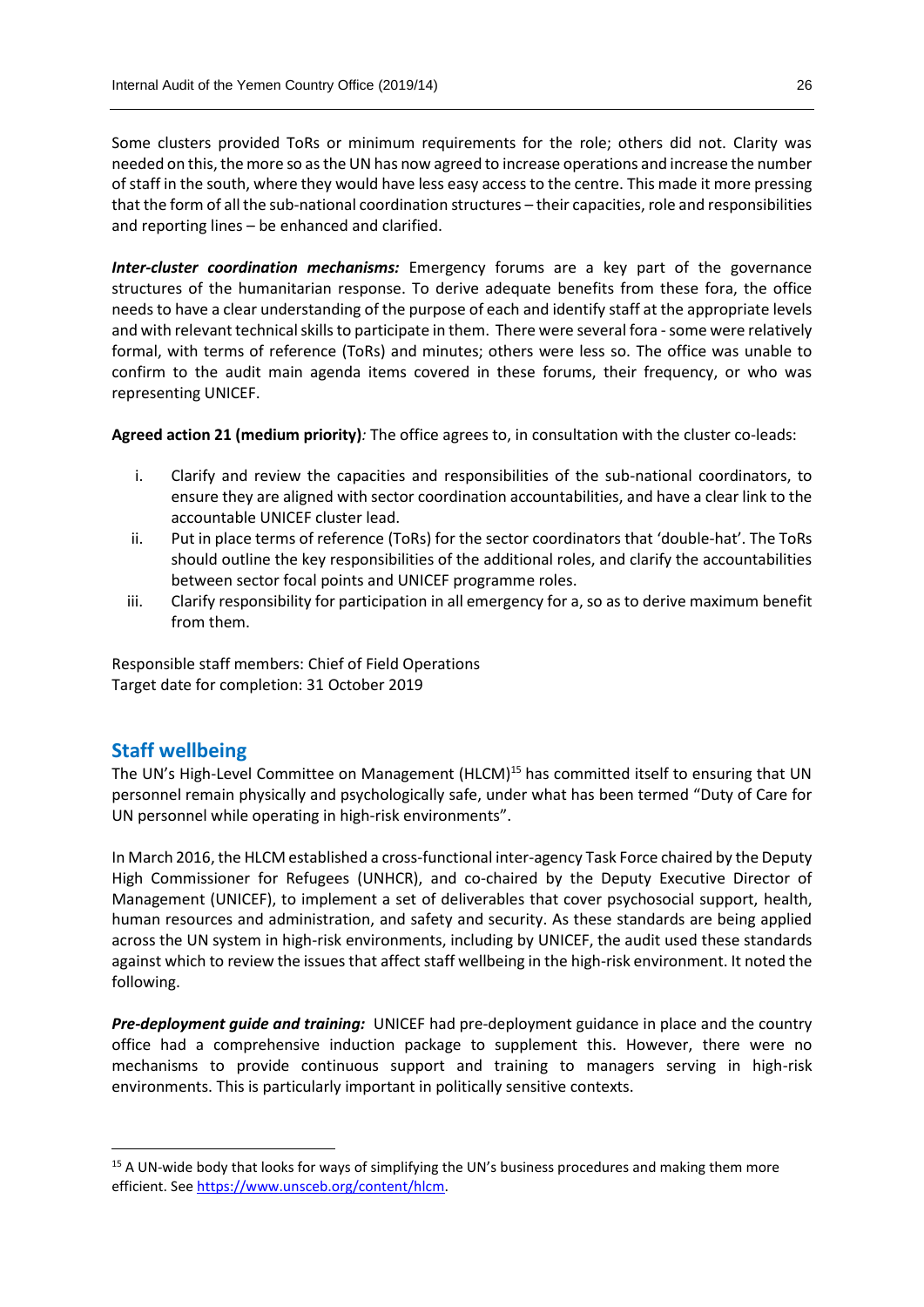*Health risk assessment and health support*: Although a health risk assessment was performed for Yemen, it appeared the UNCT had not adopted a health-support plan as such. At the time of the audit there were different approaches to health risks. As an example, cholera is endemic in Yemen, aggravated by the ongoing conflict, which has destroyed infrastructure for health and water and sanitation. In similar contexts in other countries, staff (both international and national) are vaccinated. But this had not been discussed, even though there have been cases reported amongst staff. Additionally, there are challenges for staff in respect to medical insurance, as none of the service providers in Yemen are accepted by the insurance company (the office had had escalated this problem to the regional office and to HQ). Staff cannot recover the cost of treatment if the service provider is not recognized.

*Outposts:* Certain conditions apply to UN staff in international service so that they can exercise their official functions. This includes immunity from legal process, taxation of salary, and other impediments to entry and residence. However, the PMU and Yemen Country Office staff in Amman did not have these privileges, although it is listed as their duty station. This was because they were not recognized under the Basic Country Agreement with Jordan. As a result, some staff had been unable to take up their posts as their families could not get visas to stay in the country or were denied access to services as they were not resident.

The audit was told that this had not been an issue for other organizations, as any out-posted staff were included as staff of their regional offices from the outset. At the time of the audit, the audit team had not been shown any official documents or correspondence that would demonstrate how this was being addressed.

#### **Agreed action 22 (medium priority):** The office agrees to:

- i. Expedite support and training mechanisms for managers in high-risk areas, ensuring that they are tailored to the environment in Yemen.
- ii. Consult the Division of Human Resources (DHR) and UN Medical Services on the possibility of providing cholera vaccines as part of the package for all staff.
- iii. In consultation with the regional office and DHR, obtain organizational guidance on how the standard rights and privileges of UN staff can be obtained for out-posted staff, or whether the positions should be reviewed.

Responsible staff members: DHR business partner, Regional Director, Representative, PMU Team Leader, Chief of Operations and Staff Association Target date for completion: 31 December 2019

### **Safety and security**

The goal of the United Nations Security Management System (UNSMS) is to enable the conduct of United Nations activities while ensuring the safety, security and well-being of personnel, and the security of United Nations premises and assets. All UN organizations are required to adhere to three principles: i) the determination of acceptable risk; ii) the provision of adequate and sustainable resources to manage the risk to personnel and their eligible dependents, premises and assets; and iii) the development and implementation of security policies and procedures.

The audit looked at whether the country office was making appropriate efforts to reduce the risks to personnel, premises and assets to an acceptable level.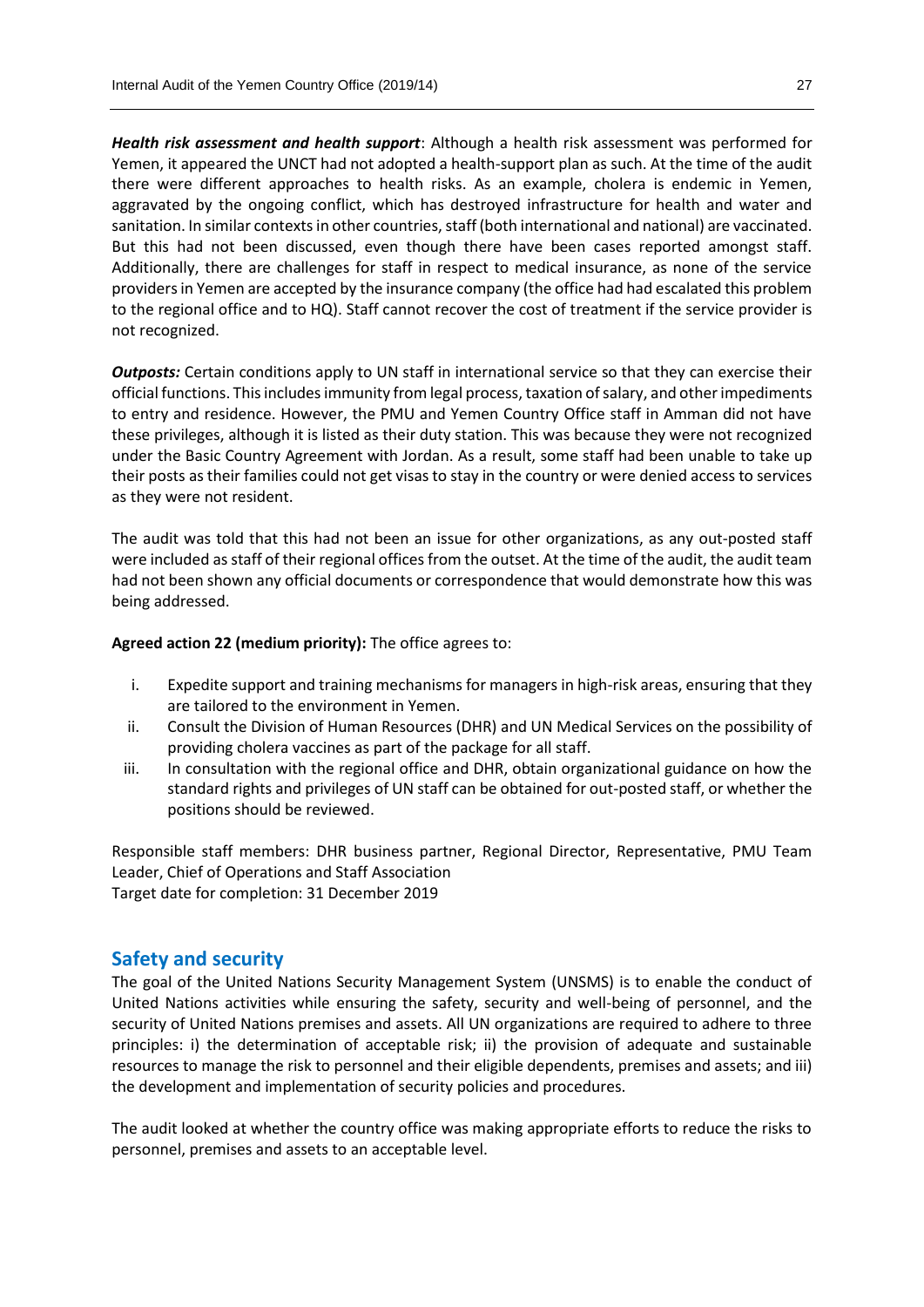*Security equipment:* According to the security equipment inventory, UNICEF's rooms at the UN Common Accommodation Facility (UNCAF) are assigned enough Protective Personal Equipment (PPE) to cover the occupants. However, a protocol for periodic checks should be put in place, as during the audit it was noted that some rooms did not have PPE. Ideally, any time UNICEF staff are assigned accommodation, there should be confirmation that the minimum-security requirements (such as PPE, first-aid kits etc.) are in place. The audit also noted that the PPE inventory does not indicate whether PPE is available in the UNICEF guesthouse in Aden.

The list of assigned VHF radios had not been updated. It contained names of staff who were no longer in the country.

*Physical security assessments (PSAs):* The PSAs of the field offices had been done. The PSA reports stated that all the measures related to the protection of the perimeters were non-negotiable. However, the audit was not provided with any documentation for the follow-up on the recommendations in the reports. There was a need to ensure that the recommended actions were followed up and that the actions taken were documented.

*Security personnel*: In conflict countries, field-based UN organizations tend to supplement the efforts of UNDSS. In the audit's discussion with UNCT members, the capacity and response of UNDSS in Yemen was raised as a concern. There was therefore a need to review the skills of security staff for the Yemen Country Office.

**Agreed action 23 (medium priority):** The office agrees to:

- i. Put in place a system of periodic checks to ensure all accommodation has the PPE required, and that it is accessible to occupants. The office should also ensure the list of assigned equipment is kept up to date.
- ii. Ensure recommendations from physical security assessments are followed up, and that actions taken to implement them are documented.
- iii. Review the skills of its security staff and take appropriate action aimed at strengthening safety and security UNICEF staff and assets in Yemen.

Responsible staff members: Regional Security Advisor and Administration Specialist and Security Manager

Target date for completion: 31 October 2019

# **Consolidated sanctions list**

The country office duly performed verification of service providers against sanctions lists when a longterm arrangement (LTA) was first issued. However, further verification was not a standard practice on renewal (except for payment agencies). Given the current volatile context in Yemen and the significant inherent reputational risk, verification of all the key service providers against the different sanction lists or sources should be carried out more regularly.

**Agreed action 24 (medium priority):** The office agrees to ensure the Contract Review Committee confirms, before the renewal of contracts or at a reasonable interval, that vendors being used are not included in the UN Consolidated Sanctions List.

Responsible staff members: Supply Manager Target date for completion: 31 October 2019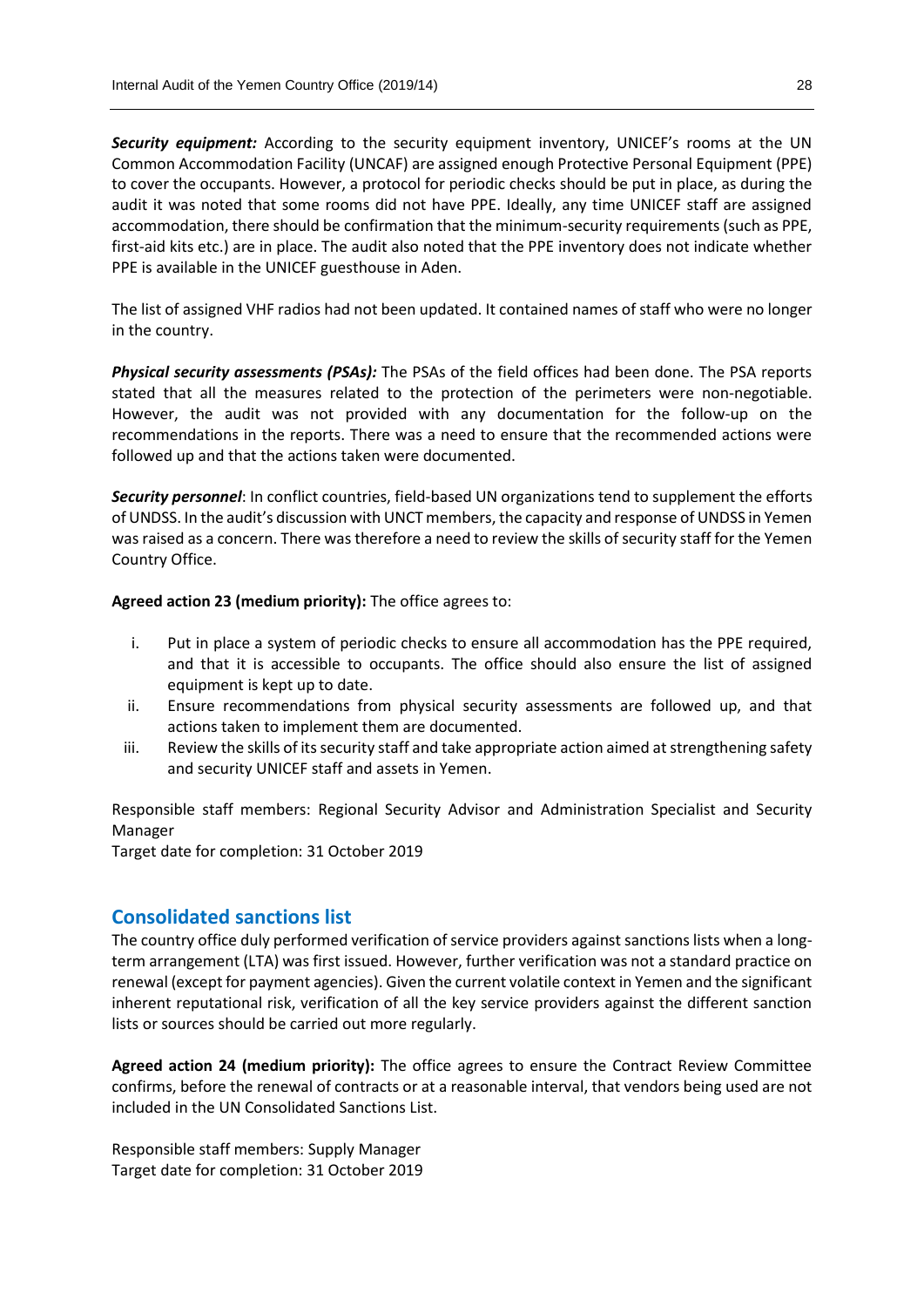# Annex A: Methodology, and definition of priorities and conclusions

The audit team used a combination of methods, including interviews, document reviews, testing samples of transactions. The audit team visited UNICEF locations and supported programme activities. The audit compared actual controls, governance and risk management practices found in the office against UNICEF policies, procedures and contractual arrangements.

OIAI is firmly committed to working with clients and helping them to strengthen their internal controls, governance and risk management practices in the way that is most practical for them. With support from the relevant regional office, the country office reviews and comments upon a draft report before the departure of the audit team. The Representative and their staff then work with the audit team on agreed action plans to address the observations. These plans are presented in the report together with the observations they address. OIAI follows up on these actions and reports quarterly to management on the extent to which they have been implemented. When appropriate, OIAI may agree an action with, or address a recommendation to, an office other than the client's (for example, a regional office or Headquarters division).

The audit looks for areas where internal controls can be strengthened to reduce exposure to fraud or irregularities. It is not looking for fraud itself. This is consistent with normal practices. However, UNICEF's auditors will consider any suspected fraud or mismanagement reported before or during an audit and will ensure that the relevant bodies are informed. This may include asking the Investigations section to take action if appropriate.

The audit was conducted in accordance with the International Standards for the Professional Practice of Internal Auditing of the Institute of Internal Auditors. OIAI also followed the reporting standards of the International Organization of Supreme Audit Institutions.

Priorities attached to agreed actions

| High:   | Action is considered imperative to ensure that the audited entity is not exposed to<br>high risks. Failure to take action could result in major consequences and issues.                                                       |
|---------|--------------------------------------------------------------------------------------------------------------------------------------------------------------------------------------------------------------------------------|
| Medium: | Action is considered necessary to avoid exposure to significant risks. Failure to take<br>action could result in significant consequences.                                                                                     |
| Low:    | Action is considered desirable and should result in enhanced control or better value<br>for money. (Low-priority actions, if any, are agreed with the country office<br>management but are not included in this final report.) |

# **Conclusions**

The conclusions presented in the Summary fall into one of four categories:

### *[Unqualified (satisfactory) conclusion]*

Based on the audit work performed, OIAI concluded at the end of the audit that the control processes over the office were generally established and functioning during the period under audit.